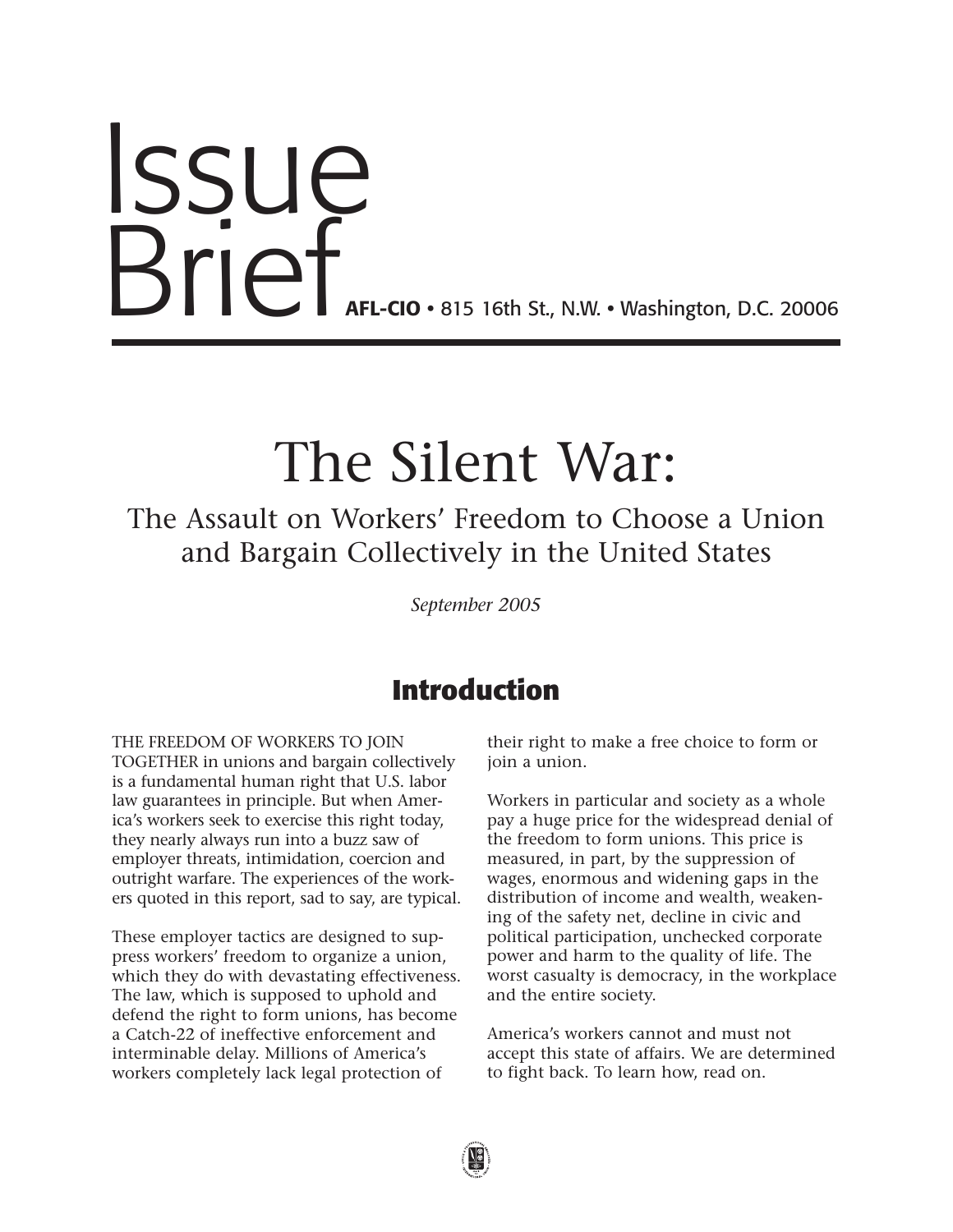# **Employer Interference by the Numbers**

| (Private-Sector Employers)                                                                                                                                                                                                                                                                                                                                                                                                                                                                                  |               |
|-------------------------------------------------------------------------------------------------------------------------------------------------------------------------------------------------------------------------------------------------------------------------------------------------------------------------------------------------------------------------------------------------------------------------------------------------------------------------------------------------------------|---------------|
| Employers that illegally fire at least one worker for union activity during<br>organizing campaigns:                                                                                                                                                                                                                                                                                                                                                                                                        | 25%           |
| Employers that hire consultants or union-busters to help them fight union<br>organizing drives:                                                                                                                                                                                                                                                                                                                                                                                                             | 75%           |
| Employers that force employees to attend one-on-one meetings with their own<br>supervisors against the union:                                                                                                                                                                                                                                                                                                                                                                                               | 78%           |
| Employers that force employees to attend mandatory, closed-door meetings<br>against the union:                                                                                                                                                                                                                                                                                                                                                                                                              | 92%           |
| Employers that threaten to call the U.S. Citizenship and Immigration<br>Services during organizing drives that include undocumented employees:                                                                                                                                                                                                                                                                                                                                                              | 52%           |
| Companies that threaten to close the plant if the union wins the election:                                                                                                                                                                                                                                                                                                                                                                                                                                  | 51%           |
| Companies that actually close their plants after a successful union election:                                                                                                                                                                                                                                                                                                                                                                                                                               | $1\%$         |
| Workers in 2003 who received back pay because of illegal employer discrimination<br>for activities legally protected under the National Labor Relations Act:                                                                                                                                                                                                                                                                                                                                                | 23,144        |
| Percentage of unions newly formed by workers whose employers do not agree<br>to a first contract within two years:                                                                                                                                                                                                                                                                                                                                                                                          | 45%           |
| Proportion of public that says laws protecting the freedom to join unions are important: $73\%$                                                                                                                                                                                                                                                                                                                                                                                                             |               |
| Proportion of public who knows what happens in America's workplaces when<br>workers try to form unions:                                                                                                                                                                                                                                                                                                                                                                                                     | 33%           |
| If employers allowed a fair process for choosing a voice, millions more<br>workers would have a voice on the job today.                                                                                                                                                                                                                                                                                                                                                                                     |               |
| Nonunion workers who say they want to join a union:                                                                                                                                                                                                                                                                                                                                                                                                                                                         | 57<br>million |
| Percentage of U.S. workers that belongs to unions:                                                                                                                                                                                                                                                                                                                                                                                                                                                          | 12.5%         |
| Percentage of U.S. workers that would be in unions if workers could choose freely:                                                                                                                                                                                                                                                                                                                                                                                                                          | 59%           |
| Sources: Kate Bronfenbrenner, Uneasy Terrain: The Impact of Capital Mobility on Workers, Wages and Union<br>Organizing, Cornell University, Sept. 6, 2000; Human Rights Watch, Unfair Advantage: Workers' Freedom of<br>Association in the United States Under International Human Rights Standards, 2000; Membership survey for<br>the AFL-CIO, Peter D. Hart Research Associates, 2005; National Labor Relations Board annual reports; Fed-<br>eral Mediation & Conciliation Service annual report, 2004. |               |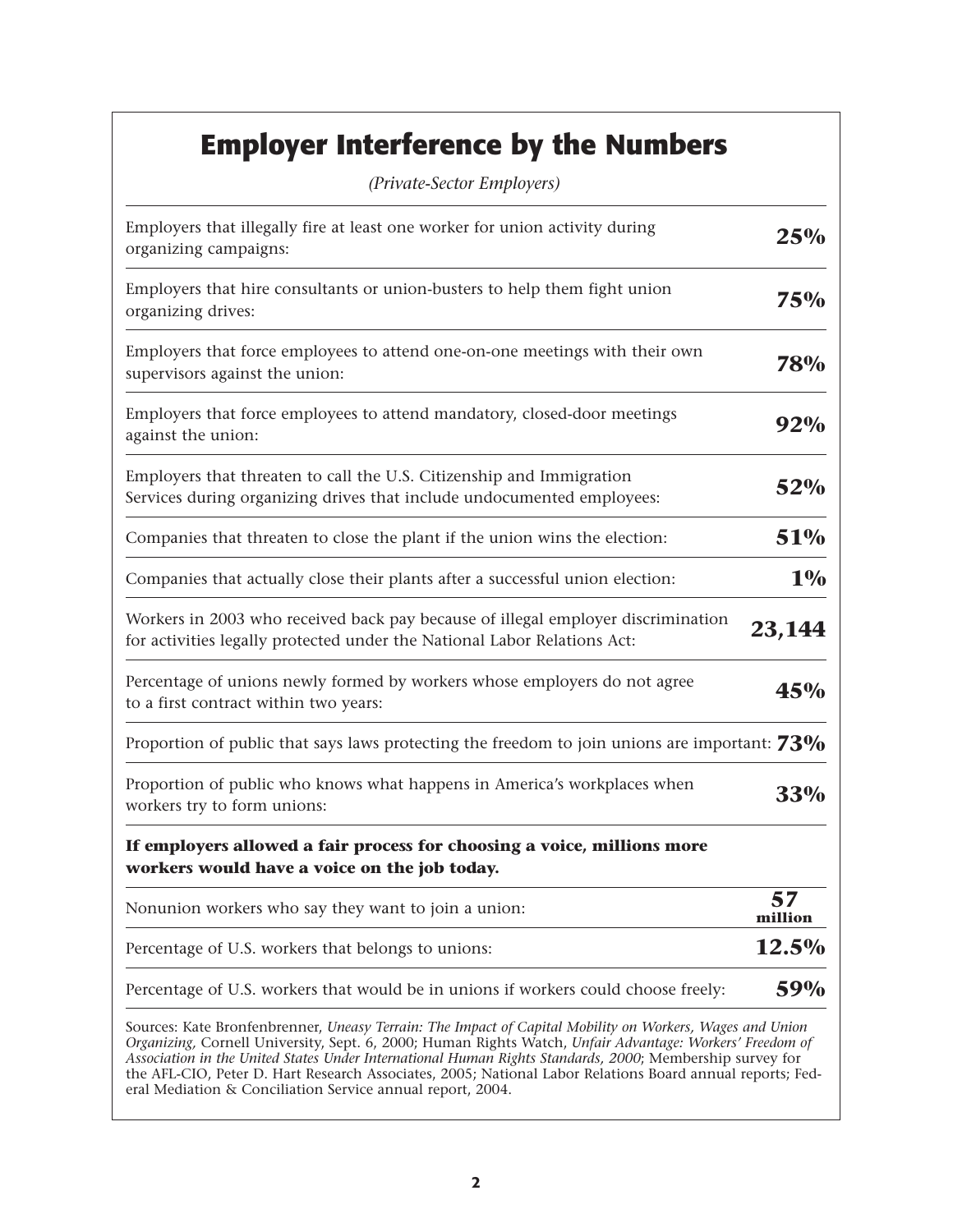# **Suppression of Workers' Freedom to Form Unions is Widespread in the United States**

**IN SEPTEMBER 2000, Human Rights Watch, one of the world's most respected human rights organizations, published a historic, book-length report on workers' freedom to form unions and bargain collectively in the United States, after an 18-month survey.1 Human Rights Watch Executive Director Kenneth Roth summarized the report's findings:**

*"Our findings are disturbing, to say the least. Loophole-ridden laws, paralyzing delays, and feeble enforcement have led to a culture of impunity in many areas of U.S. labor law and practice. Legal obstacles tilt the playing field so steeply against workers' freedom of association that the United States is in violation of international human rights standards for workers."2*

**So stark a conclusion from an unimpeachable source about the sorry state of workers' freedom to choose union membership in the largest economy and most powerful nation on Earth should be a wake-up call to us all.** 

**Human Rights Watch found that a large proportion of the U.S. workforce has no legally protected right to join together in unions whatsoever, including most agricultural workers, independent contractors, household workers and supervisors, many federal employees and state and local government employees in the 23 states in which collective bargaining laws are nonexistent or weak. There is no justification in human rights terms, according to Human Rights Watch, for these enormous gaps in legal protection.**

**According to the Government Accountability Office (GAO), 32 million U.S. workers lack legal protection of the fundamental right to form unions and bargain collectively.3**

**Since Sept. 11, 2001—despite the heroism of hundreds of union Fire Fighters and other first responders who perished in the line of duty that day—the situation has gotten even** **worse. The Bush administration has stripped more than 200,000 federal workers of collective bargaining rights; the National Labor Relations Board (staffed by a Bush-appointed majority) has watered down coverage in the private sector (especially for graduate student, disabled and temporary agency employees); and the Republican governors of Indiana and Missouri have issued executive orders rescinding collective bargaining—and even, in the case of Kentucky, a much weaker "meet and confer" obligation—for state employees.4**

**Moreover, workers who in theory enjoy legal protection of the freedom to form unions barely are better off. According to National Labor Relations Board (NLRB) records cited by Human Rights Watch, illegal reprisals against employees attempting to exercise their legal rights under the National Labor Relations Act have reached epidemic proportions. These illegal reprisals numbered fewer than 1,000 per year in the 1950s. That figure has grown exponentially by the decade, reaching more than 23,000 in 2003.5 As American Rights at Work puts it, "Something is wrong when a worker is fired or discriminated against every 23 minutes in this country for exercising their freedom of association."6 When employer illegality reaches such a level, Human Rights Watch's conclusion that the law is too weak and is enforced inadequately seems inescapable. While employers are the main perpetrators, the report emphasizes that government bears ultimate responsibility for protecting workers' freedom of association.**

**Equally if not more potent in suppressing workers' freedom of association, according to Human Rights Watch, is an array of employer tactics legal under U.S. law. Examples include mandatory captive-audience meetings, during which a one-sided, anti-union message is presented and veiled threats are made that the workplace will be moved or closed should the workers vote to form a union.**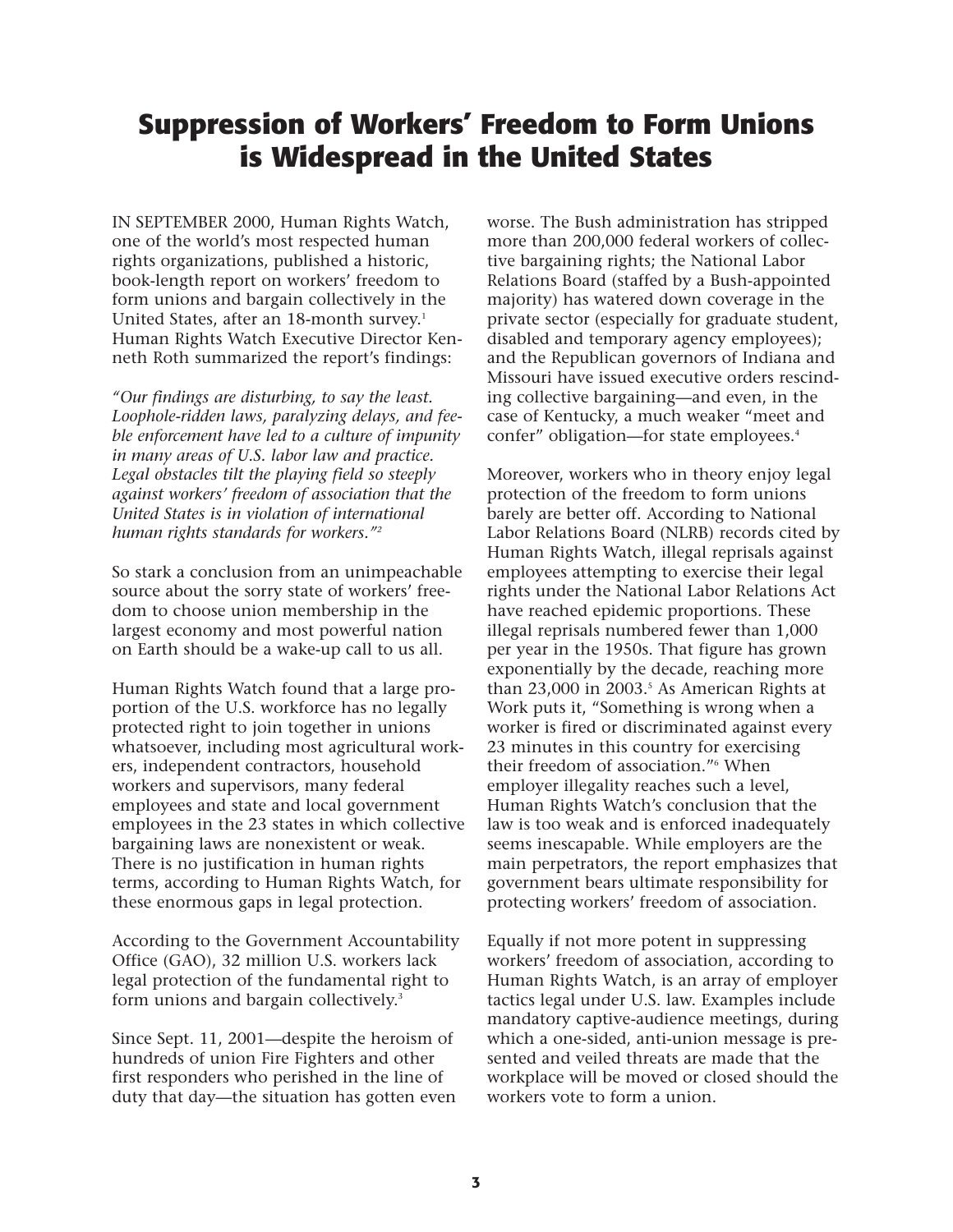#### **Justice Delayed is Justice Denied**

**If these and other strong-arm tactics are not enough, employers can and do avail themselves of interminable administrative and procedural delays. According to Human Rights Watch, these "long delays in the U.S. labor law system confound workers' exercise of the right to freedom of association."7**

■ **There can be long delays between the filing of a petition and the holding of an election.**

■ **Employer maneuvering over which employees should be allowed to vote in the election frequently causes further long delays.**

■ Post-election employer objections intro**duce another element of delay, first at the NLRB and then in the courts if the NLRB rules against the employer.**

■ Post-election refusals to bargain by employ**ers can deny justice to workers for years—or permanently.**

■ Unfair labor practice charge cases, includ**ing illegal discharge cases, can be tied up in the courts by employers for years, during which workers are denied reinstatement despite having been awarded it by the NLRB.** 

**In one case documented by American Rights at Work, a woman illegally discharged in 1992 still was waiting for justice 12 years later in 2004—at the age of 72.8 Though this case is extreme, long delays are commonplace: In 50 percent of the decisions issued by the NLRB in 2002 in unfair labor practice charge cases, workers waited more than 889 days for the NLRB to reach a decision.9 Employers then can appeal decisions to a federal court, adding even more delay.**

**The Human Rights Watch report's longest chapter is a compelling presentation of case studies of violations of workers' freedom of association. The workers' own words are far more powerful than any NLRB statistic.**

**Human Rights Watch researchers interviewed "apple pickers and computer programmers in Washington State; hotel workers in California; nursing home workers in Florida; steelworkers in Colorado; shipyard workers in Louisiana; factory workers in Michigan, Illinois and Maryland; farm workers and hog processing workers in North Carolina; sweatshop workers in New York; and more."10**

**A mosaic of pervasive suppression of workers' freedom to choose a union emerges from these case studies. In the United States today, unfortunately, the fine rhetoric of the 1935 National Labor Relations Act (NLRA)—according to which, "Employees shall have the right to selforganization, to form, join, or assist labor organizations, to bargain collectively through representatives of their own choosing, and to engage in other mutual aid or protection"—has become a false promise for most workers.**

**Human Rights Watch's findings are reinforced by Dr. Kate Bronfenbrenner's analysis of more than 400 union representation election campaigns during 1998 and 1999.11 A partial list of employer tactics tabulated by Bronfenbrenner includes:**

■ Mandatory captive-audience meetings, in **which workers are forced to sit through onesided, anti-union presentations;**

■ **Repeated closed-door, one-on-one meetings with supervisors, during which workers are interrogated about their views of unions and pro-union workers are advised to change their minds;** 

■ **Employer assistance to anti-union workplace committees;**

■ Widespread threats that the workplace will **close or move should the workers vote to form a union; and**

■ **Illegal discharge of workers who support forming a union.**

**A captive-audience meeting is a meeting on company time during which a strong, one-sided, anti-union message is presented.**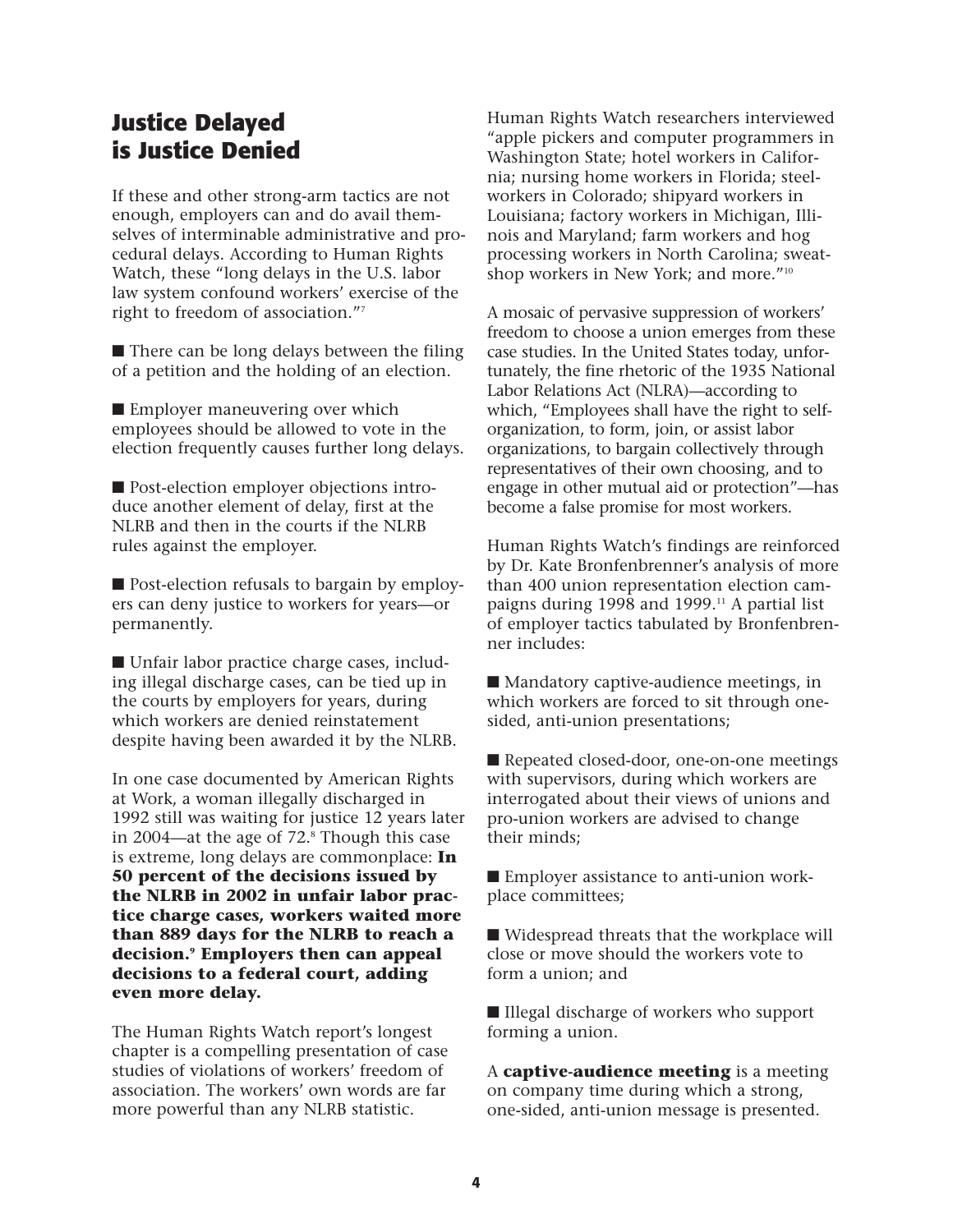**We have experienced first-hand many tactics used by management to discourage organizing and suppress the freedom to form our union. Management required multiple one-on-one meetings with supervisors, during which we were questioned about our views of the union and what our co-workers' views were. We were subjected to widespread prediction that the hospital would close. The hospital's anti-union message was obvious: intentional creation of turmoil and disruption in the workplace.**

*—Lori Gay, health care worker at Salt Lake Regional Medical Center, Utah*

**Workers can be fired for refusing to attend. Workers who support the union can be forbidden to attend. No equal time—or, indeed, any time—is allowed during working hours for workers seeking union representation to make their case. According to Bronfenbrenner's research, private-sector employers use captive-audience meetings as a tactic to suppress workers' freedom to form unions during 92 percent of union organizing drives. On average, these employers hold 11 captiveaudience meetings during an NLRB representation election campaign—up from 5.5 in the mid-1980s, as employers have turned up the heat in their anti-union campaigns.**

**Seventy-eight percent of private-sector employers force employees to attend one-onone anti-union meetings with managers during NLRB representation election campaigns. In two-thirds of representation elections, these one-on-one meetings take place at least once a week during the campaign.** 

**Fifty-five percent of private-sector employers force workers to watch anti-union videos during NLRB representation election campaigns. Seventy percent send anti-union letters to workers' homes; an average of 6.5 such letters are sent to each worker's home by these**

**employers during a typical campaign—up from 4.5 in the mid-1980s. Three-quarters of private-sector employers distribute anti-union leaflets to workers during NLRB representation election campaigns; on average, 13 separate anti-union leaflets are distributed by these employers during a campaign.**

**Bronfenbrenner's report focused on threats made by employers during organizing campaigns to close or move the workplace if the workers vote for a union. She found employers made such threats during 51 percent of the 407 organizing campaigns she analyzed in 1998 and 1999. In mobile industries, the proportion of threats to close or move is even higher. For example, such threats were made during 71 percent of the manufacturingsector organizing campaigns in her sample. With increased globalization and capital mobility, especially since the passage of the North America Free Trade Agreement (NAFTA), employer threats to close or move have become much more common features of organizing campaigns. The prevalence of employer threats to close or move rose from 29 percent during organizing campaigns in 1986–1987 to the 51 percent recorded for 1998–1999.**

**Though threats to close or move if the workers vote to form unions are illegal, employers have become adept at wording them instead as legal "predictions." Penalties for making threats, furthermore, are so trivial that they are not a deterrent—the harshest punishment an employer can receive is a requirement to post a notice in the workplace, months or even years after the damage from his illegal threat, that he will not do it again.**

**Employer threats to close or move are associated strongly with election outcomes. Workers voted to form unions in 51 percent of representation election campaigns during which the employer did not threaten to close or move. By contrast, workers voted for a union in only 38 percent of elections when employers did threaten to close or move, and in only 24 percent of elections when employers threatened to move to another country. Similarly, workers won their unions at far higher**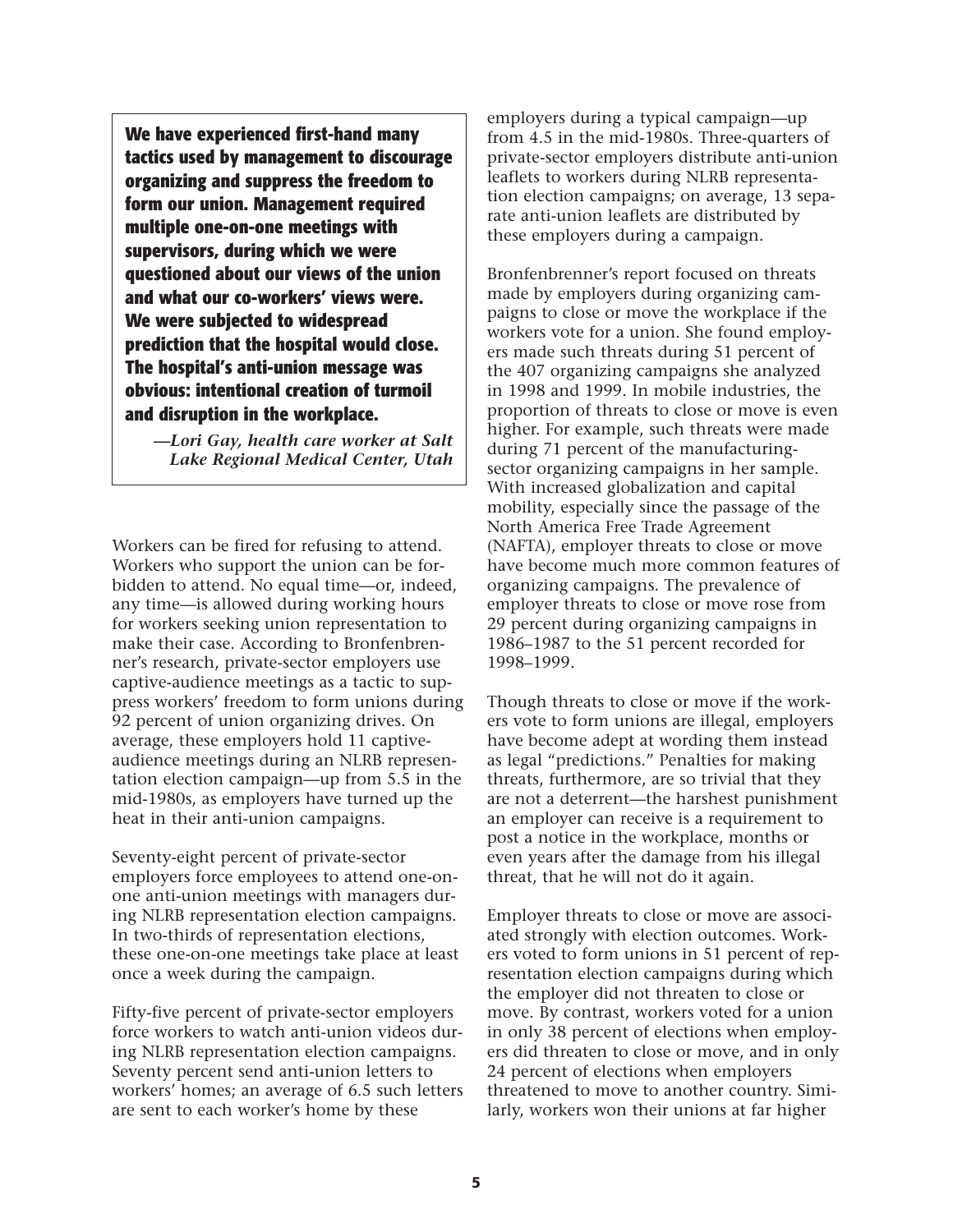**rates in the least mobile industries, such as health care (60 percent), than in manufacturing (28 percent).** 

**Bronfenbrenner finds that one out of every four employers illegally fires workers for union activity during organizing campaigns. On average, these employers fire four workers during an NLRB representation election campaign. Illegal discharges have a chilling effect on the entire workforce. Penalties for illegal discharge for union activity are miniscule, making it extremely cheap for an employer to illegally suppress the right to organize by firing union supporters. As American Rights at Work explains it, "Employers who illegally fire workers for union activity are only required to pay back wages minus what the worker has earned in the meantime."12 In 2003, the average back pay award for a worker was \$3,800.13 According to Human Rights Watch, this is a "small price to pay to destroy a workers' organizing effort by firing its leaders." Penalties are so weak that many consultants routinely advise employers to violate the law and view the penalties as a cost of doing business. It can be years before workers receive even these modest sums. According to American Rights at Work, "it takes the NLRB a median of 51 /2 years to resolve its 'highest priority' unfair labor practice cases resulting in back pay awards."14**

**In workplaces with high proportions of undocumented workers, during more than half of all NLRB representation election campaigns the employer threatens to call the U.S. Citizenship and Immigration Services if workers vote for a union. A 2002 5–4 Supreme Court decision—***Hoffman Plastics***—has made matters even worse by denying back pay awards to undocumented workers who are victims of illegal, anti-union discrimination.**

**This is just a partial sample of the tactics commonly used by U.S. employers to suppress workers' freedom to choose a union. Bronfenbrenner found that employers increasingly use large numbers of these tactics, often 10 of them or more, as building blocks of aggressive, comprehensive campaigns designed to frustrate workers who seek** **nothing more than to exercise their fundamental human right to join together in a union. As Bronfenbrenner put it in earlier work done with Tom Juravich:**

*"…the overwhelming majority of employers use a broad range of aggressive legal and illegal antiunion tactics, including discharging workers for union activity, giving workers illegal wage increases and imposing unilateral changes in benefits, conducting one-on-one supervisor meetings with employees, offering bribes, supporting anti-union committees, holding captive-audience meetings, establishing employee involvement programs, holding social events and mailing letters and distributing leaflets...most of these tactics are associated with significantly lower win rates…."*

**The probability of workers winning their union declines 7 percent for each additional anti-union tactic the employer uses "when the influence of election environment, bargaining unit demographics, and union tactics were controlled for."15**

**Bronfenbrenner's findings reinforce the conclusion that the suppression of workers' basic freedom to join a union and engage in collective bargaining has reached epidemic proportions in the United States.**

### **An Entire Industry Devoted to Suppressing Workers' Rights**

**During three-fourths of all NLRB representation election campaigns, employers hire experienced, professional anti-union consultants—union-busters—to advise them on strategy and tactics and to coordinate their anti-union campaigns. There is an entire industry in the United States of anti-union consultants whose sole objective is to suppress the freedom of workers to join unions that is, to snuff out a fundamental human right.16 As labor historian John Logan puts it, this is an industry:**

*"…whose entire purpose is to enable employers to 'circumvent the intent' of the National Labor Relations Act (NLRA) through a stunning array*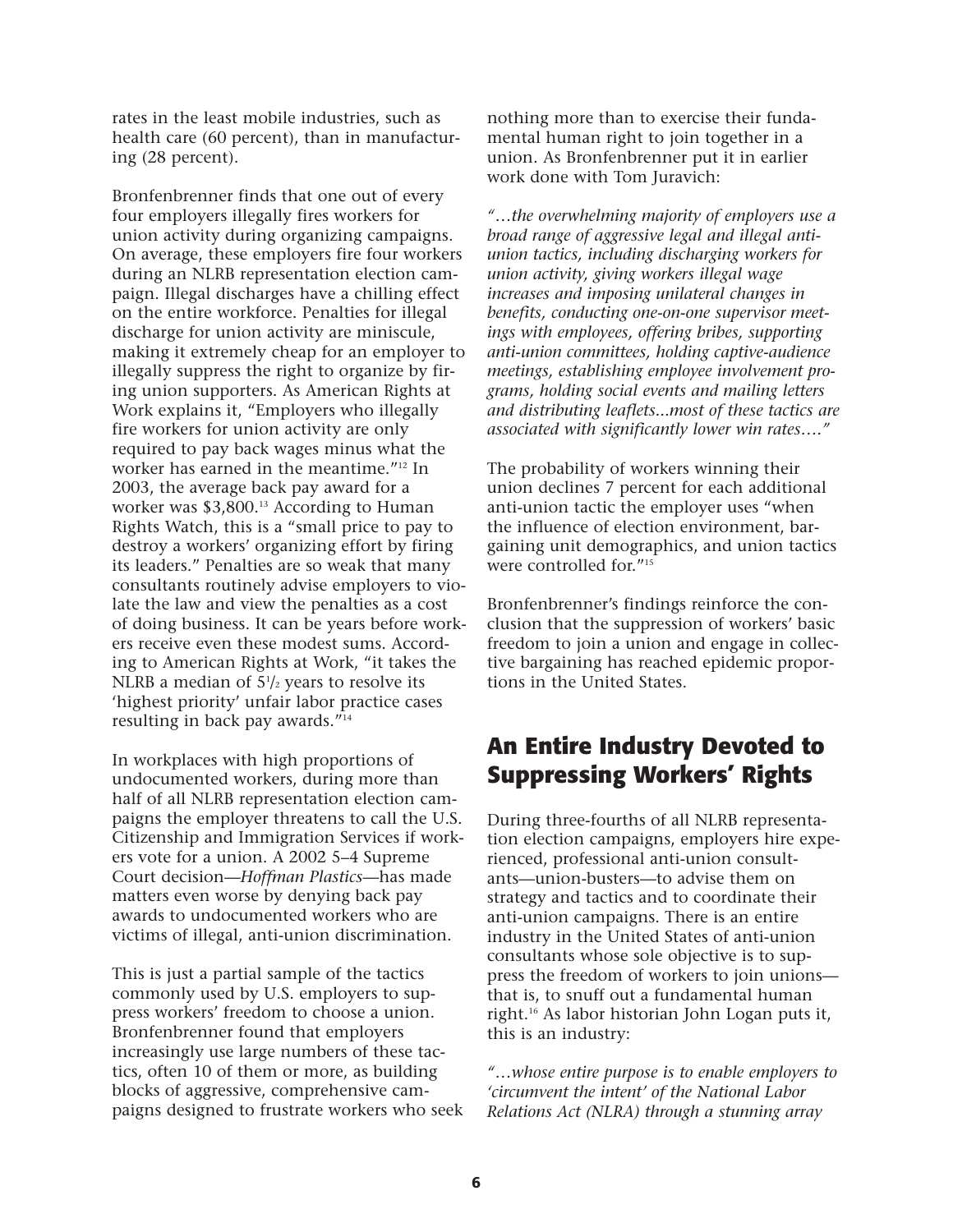*of union-busting tactics, implemented before the union arrives and continuing until after it is defeated or decertified, tactics that are designed, at every step of the way, to undermine employees' right to select bargaining representatives free from management interference."*

**One union-buster is so confident that he recently offered prospective clients this moneyback guarantee: "If your organization purchases an LRI Guaranteed Winner Package and the union becomes certified, Labor Relations Institute will refund the full cost of the package."17**

**Logan describes the "stunning array" of tactics routinely deployed by anti-union consultants and the employers who hire them when workers try to form unions:18**

■ **Consultants advise employers to respond hard and fast to undermine workers' desire to form a union. "Prior to a certification election, the union is required to submit to the NLRB authorization cards signed by at least 30 percent of the eligible bargaining unit. Consultants encourage employers to act quickly and aggressively against card drives because 'no company has ever lost an election that wasn't held.' The tougher you are at the outset, the consultants advise, the better….Before the union files the cards, consultants emphasize their critical importance, cautioning employees that signing an authorization card is akin to 'signing over power of attorney to the union' or 'signing a blank check.' One consultant distributed anti-union leaflets stating that authorization cards are 'legally binding contracts….You are now obligated to abide by all the union's rules and regulations….You could be fined. If you refuse to pay the fine, the union can sue you to collect payment.' "** 

■ **If workers have signed authorization cards but the union has not filed them yet with the NLRB, workers are told they should ask the union to give back their cards. To encourage this, workers frequently are given form letters, written by the consultant, that ask the union to return their signed cards. Similar letters are addressed to the NLRB, with envelopes provided.**

■ "After the union has submitted the author**ization cards to the NLRB, management stresses the lack of importance of the cards, reassuring employees that 'even if you signed a card, you can, and should,** *vote no* **in the forthcoming election. No one will know how you vote.'" Consultants advise management never to agree to the union's request to examine authorization cards. If, however, the union makes the mistake of presenting the employer with original signed cards, consultants tell the employer to "destroy them immediately because the union is required to supply the labor board with originals."**

#### **Employers Turn Law Into Deathtrap for Workers' Rights**

**Consultants advise management how to skirt the employer's legal requirement, once signed authorization cards have been filed with the NLRB, to supply the union with employees' names and contact information. Employers, according to John Logan, are counseled to provide an "incomplete, outdated, and misleading list…at the last minute permitted by law."**

■ **Consultants counsel employers to utilize NLRB procedures to manipulate the definition of the bargaining unit to frustrate workers' efforts to form unions. "Consultants advise employers on how to object to both the size and make-up of the bargaining unit, how to pack units with anti-union employees, exclude pro-union employees and reduce the number of employees eligible for collective bargaining." This commonly used tactic reduces the proportion of pro-union workers who will be eligible to vote in the representation election, divides the workforce and introduces lengthy delays that frustrate workers' freedom to join unions.** 

■ A potent tactic frequently recommended **by consultants is to claim that workers seeking a union perform supervisory duties and therefore lack the legally protected right to organize under the NLRA. Frequently the job**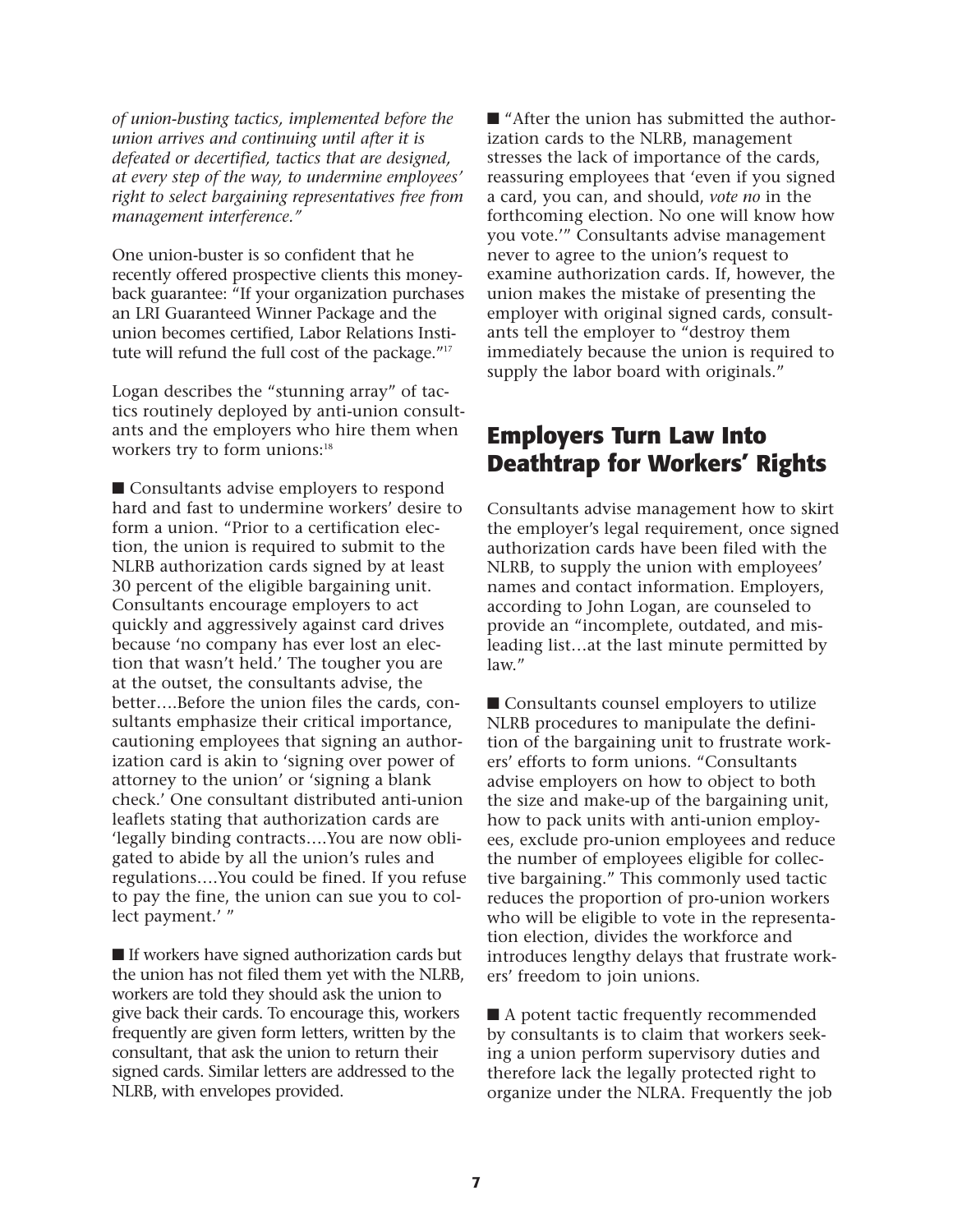**duties of the workers in question have little if anything to do with supervision. "Consultants often attempt to persuade the labor board that union activists are, in fact, supervisors, thereby removing them from the union campaign and leading to possible charges that supervisors have unlawfully assisted an organizing drive. By reclassifying ordinary employees as supervisors…or as 'independent contractors'—none of whom are covered by the NLRA—employers can reduce significantly the number of employees who are eligible for unionization."**

■ **Intentional fostering of delay is another poison arrow in the consultants' quiver. "Consultants have…developed a host of complex legal maneuvers designed to delay NLRB proceedings. They stress that time is on the side of the employer and teach managers how to file frivolous complaints with the labor board….Delays extend the duration and effectiveness of the employer campaign and undermine employee confidence in the effectiveness of both the union and the labor board." According to American Rights at Work, "When challenges or objections are raised in union elections, the NLRB frequently takes more than 8 months to resolve the matter."19 Indeed, delays of years are all too common, making a mockery of legal protections for workers' rights.**

## **Consultants Operate in the Shadows, Hidden from View**

**Because a frequent consultant tactic is to portray the union as an "outsider," consultants often go to great lengths to conceal their involvement in the campaign from the workers. Because another frequent tactic is to attack the "lavish" salaries of union officials, consultants go to great lengths to conceal the fees being paid to them by the employer. As John Logan explains, "in most counter-organizing campaigns, consultants work surreptitiously and employees rarely see the firm's chief campaign strategist. Indeed, in many campaigns, employees are blissfully unaware of the consultant's presence in the workplace. This allows the consultant to…avoid becoming the focus of**

**In negotiations with Comcast, they decided to break us up into seven different groups, to negotiate seven different contracts on seven different days. This led to a long, drawn-out, ongoing process that has already lasted more than three years. We still have no contract. Yet, during the same time Comcast couldn't reach an agreement with its own workers, they were able to negotiate multibillion-dollar mergers three times in the last three years with other corporations.**

*—John Pezzana, head-end technician for Comcast, Pittsburgh*

**union attacks, and sidestep the reporting requirements of the LMRDA [Labor-Management Reporting and Disclosure Act]."**

■ Consultants advise employers to use front**line supervisors as the primary foot soldiers in the campaign to suppress workers' freedom to form a union. "Consultants gain the cooperation of supervisors by warning that unionization will be a personal calamity for them because a union contract will undermine their authority on the shop floor and advise that, as part of management, supervisors can be terminated for refusing to participate in anti-union campaigns….20 Supervisors are made to believe their future and entire worth at the company is dependent on how many 'no' votes they deliver in the election."21**

■ If supervisors are the foot soldiers, consult**ants are the generals. In a typical campaign to suppress workers' freedom of choice about union membership, consultants meet frequently with supervisors and use these meetings to orchestrate the employer's campaign. "Supervisors… serve as 'precinct captains' during counter-organizing campaigns, and consultants advise having a minimum of one supervisor to every 10–20 employees. Consultants hold regular meetings with individual supervisors to follow what is happening in**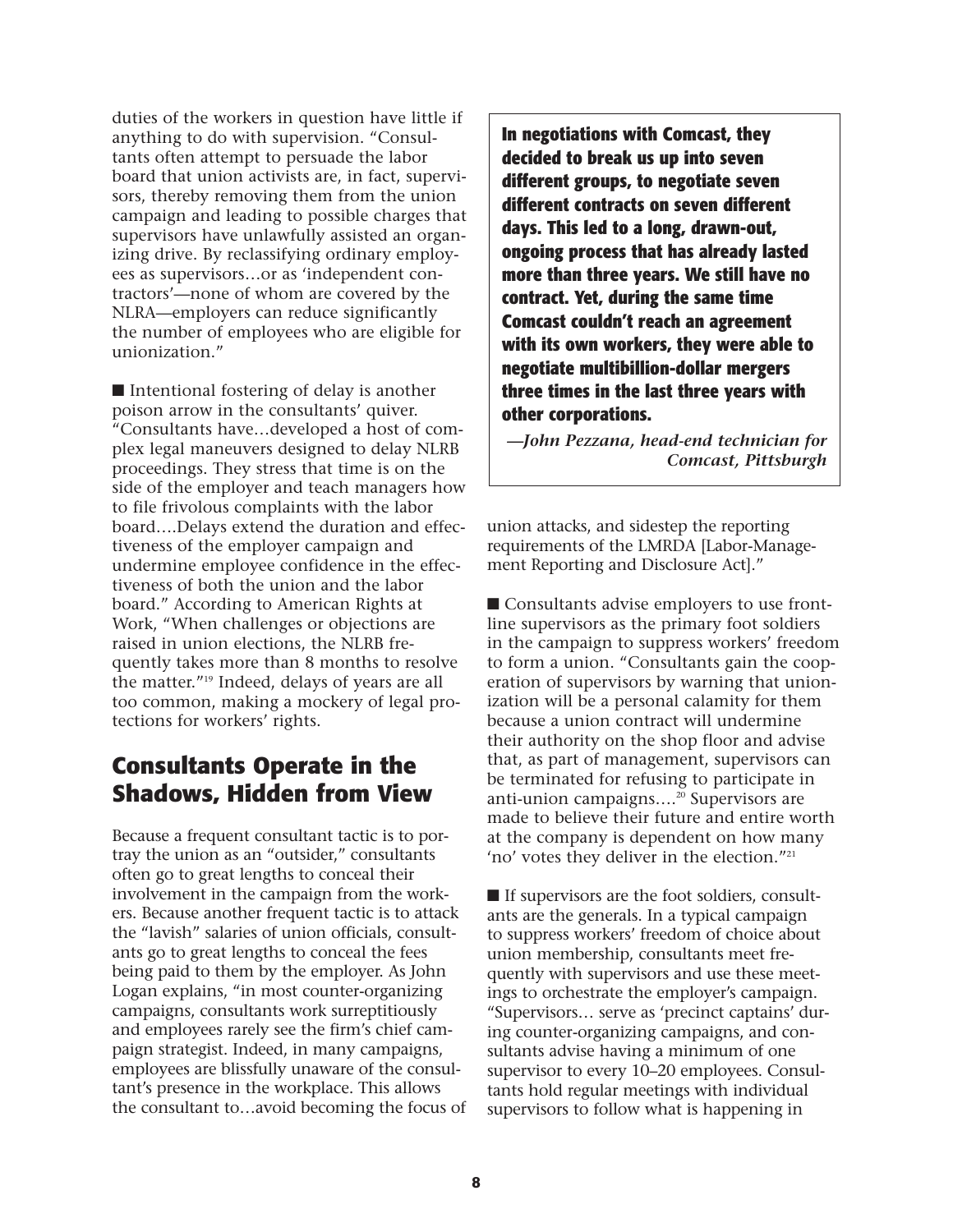**every section of the facility. They require supervisors to talk daily to employees on a one-toone basis and record their reactions to the conversations. These meetings become more frequent and consultant pressure on supervisors and supervisor pressure on employees intensifies as the campaign progresses…. Towards the end of the campaign, supervisors report to the consultants on a daily basis or even more frequently. Based on information obtained from the supervisors' reports, consultants compile detailed lists of pro-union, anti-union and undecided workers, thereby allowing managers and supervisors to target more effectively undecided workers."**

■ **Consultants frequently advise employers to discriminate against workers who favor forming a union, and since such discrimination technically is illegal they further advise employers how to cover it up. "Pro-union workers are given unfavorable evaluations, transferred to undesirable jobs and physically isolated within the workplace—moved to areas where they have little opportunity to influence undecided workers—while supervisors psychologically isolate activists by spreading malicious rumors designed to undermine their credibility."**

■ "Vote no" committees have become an **increasingly common weapon in the consultants' arsenal. Though such committees frequently appear to form spontaneously during NLRB representation election campaigns, in reality their formation is often anything but spontaneous. "Consultants teach supervisors how to identify and organize anti-union employees into 'vote no' committees…to put pressure on undecided employees, even though direct management involvement in such groups is illegal."**

■ **Consultants advise employers**, in detail, **about the nature, content and timing of their communications to workers throughout the NLRB representation election campaign. "Consultants try to persuade employees that the company, not the union, is the sole source of credible information. Designed to create an atmosphere of fear, intimidation and confusion within the workplace, most**

**employer communications stress familiar themes—strikes, violence, insecurity and disruption. Large consulting firms frequently boast of their extensive files of counterorganizing literature….Consultants' antiunion propaganda includes predictions of violent strikes and permanent replacements, restrictive clauses of the union constitution, salaries of union officials, union dues, allegations of corruption, charges that employees will surrender their right to deal directly with management and warnings about the difficulty in decertifying unwanted unions."**

■ **The sowing of misinformation**, disinforma**tion and fear is a common feature of consultant-designed employer communications strategy. "Consultants write or help employers to write anti-union letters signed by senior management that are delivered to employees on the job by supervisors….Consultant-scripted letters predict job losses, plant closures or relocations in the event of a union victory, and stress the general 'futility' of unionization—employers are not required to agree to the union's demands or even to sign a contract and management hostility will continue long after the election campaign. Consultants recommend that management organize 'going out of business' discussions—especially in manufacturing plants, where the threat of closure or relocation is greatest."**

#### **Employer 'Predictions,' Threats Now Commonplace**

**Employers and their consultants frequently predict or threaten that the workplace will close or move if the workers vote to form a union, John Logan notes. Such "predictions" have become especially common since passage of the North American Free Trade Agreement (NAFTA), particularly in sectors of the economy like manufacturing that are especially susceptible to plant closings and relocations. "Management in 'mobile' sectors of the economy can easily get its relocation message across to employees without violating the law—for example, by placing maps of Mexico around the workplace."**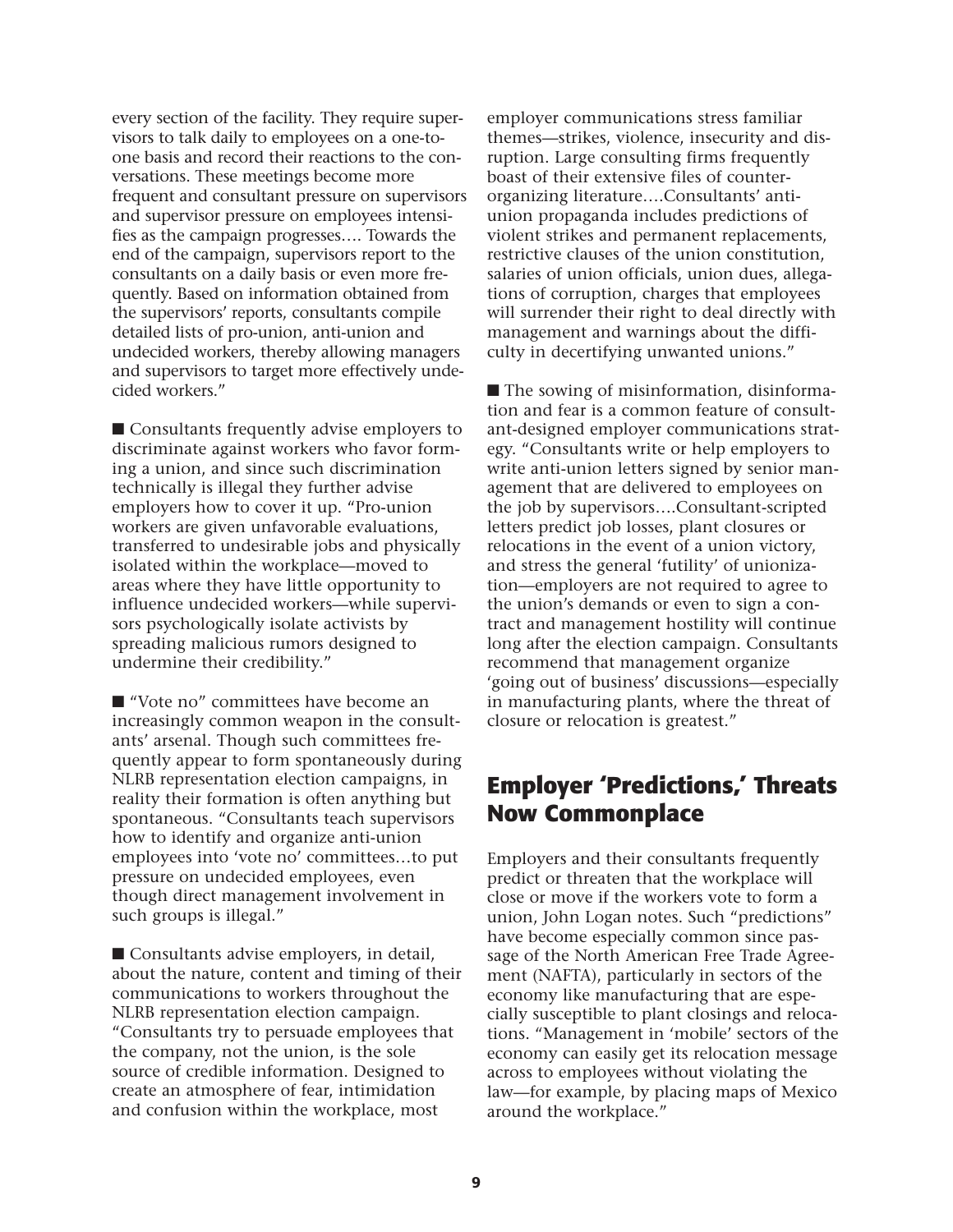■ **Consultants use scare tactics to persuade workers that if they vote for a union, collective bargaining with their employer will be futile or worse. "The consultant warns employees about the potentially disastrous consequences of collective bargaining. If the union were to win, employees are told, the company would be forced to abandon its flexible attitude to work rules, negotiations would 'start from scratch,' management would bargain 'hard' and employees may lose, rather than gain, as a result of the bargaining process." Even though strikes are extremely rare in the United States today, "employer communications frequently imply that strikes are all-but-inevitable if the union wins the election and warn that during strikes, employees lose not only wages but health insurance, face the threat of permanent replacement and have no automatic right to unemployment insurance benefits."** 

■ **The imagination of consultants knows few bounds in conveying a message of fear and intimidation to workers. "Consultants utilize gimmicks such as anti-union comic books, cartoons, competitions and 'vote no' T-shirts and buttons. Competitions typically include the 'Longest Union Strike Contest' (the correct answer being the greatest of three possible choices) or 'true or false' quizzes….Consultants try to schedule NLRB elections to coincide with paydays, holiday periods, immediately after annual pay increases or at other 'feel good' times."**

■ Unlike political elections, access to the vot**ers is almost completely one-sided in union representation elections. "Aside from its superior financial resources, consultants stress that management's greatest advantage during an organizing campaign lies with its exclusive and unlimited access to employees at the workplace." Workers who favor forming unions, by contrast, are limited to contacting their colleagues outside the workplace or during nonworking time.**

■ Intentional creation of turmoil and disrup**tion in the workplace is another common consultant tactic during NLRB representation** **election campaigns. "Consultants deliberately create an atmosphere of divisiveness in the workplace, especially when the workforce consists of white-collar or professional employees. They believe that confrontation and disruption are more effective than fear and intimidation in turning professional employees, such as health care workers, against the union. In these campaigns, employer communications stress that unionization is incompatible with the employees' professional identity and that collective bargaining would create an 'adversarial' and hostile relationship between management and employees….The consultant's intention is to disrupt the customary functioning of the firm and create the impression that the union is responsible for this unwanted upheaval. But if the employees were to reject the union, they are assured, the atmosphere in the workplace would return to normal."22**

■ **Consultants advise employers on how to time their NLRB representation election campaigns for maximum impact. "The consultant times the employer campaign to ensure that anti-union sentiment peaks just before the election. Management organizes a final captive meeting 24 hours prior to the election (speeches during the final day are illegal), stressing that it recognizes that it has made mistakes, that it has 'heard' the employees' complaints and intends to introduce improvements and asks that it be given 'another chance.' "**

#### **Weak, Poorly Enforced Law Routinely is Violated**

**The law is so weak and so poorly enforced that many consultants routinely advise employers to violate it. "The most ruthless consultants have advised their clients to take illegal actions to counteract union campaigns, especially if the outcome of the election is in any doubt. Some consultants tell employers to fire a few union activists, if possible, for 'just cause,' and teach them how to make these terminations appear legitimate. Consultants assure employ-**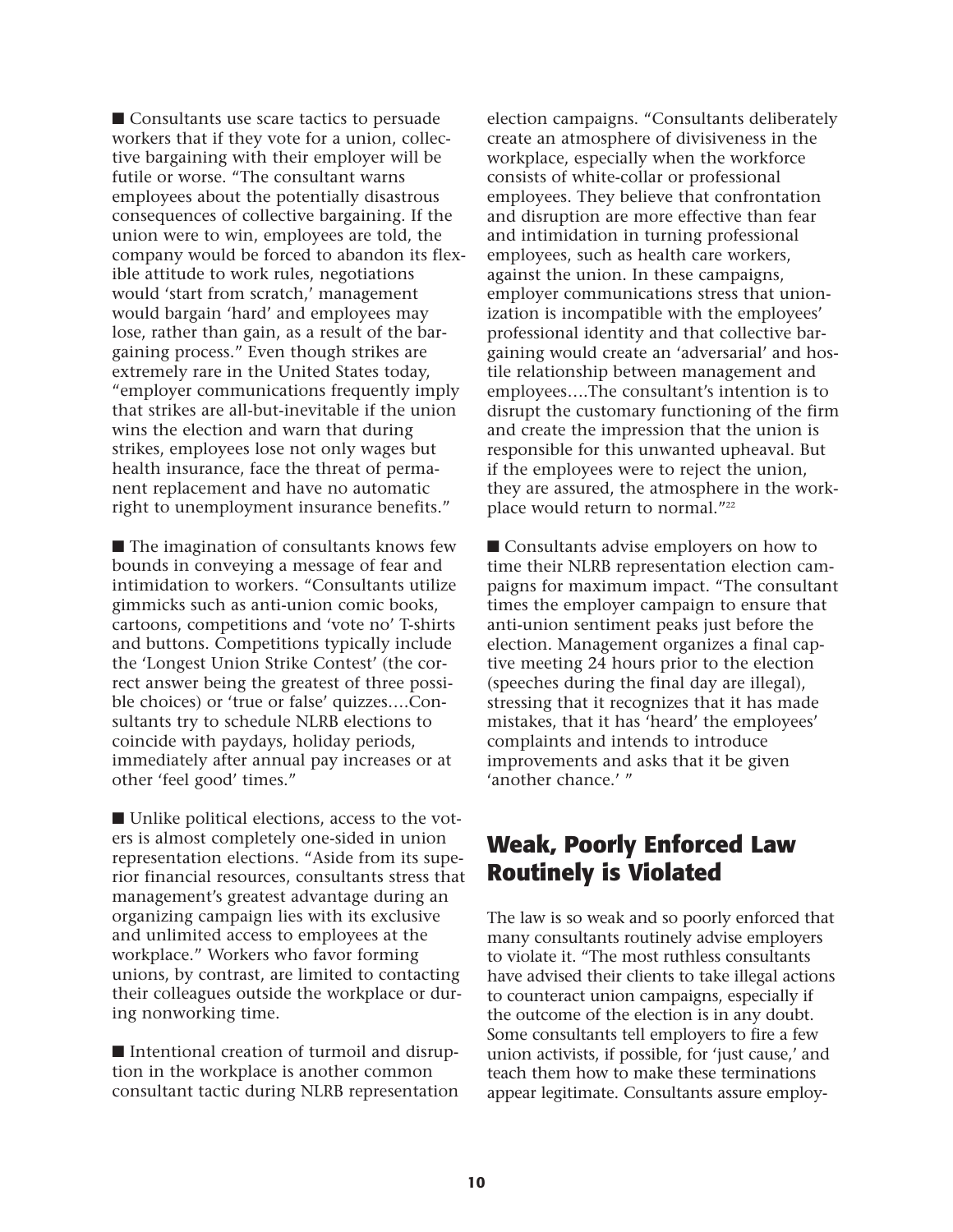**ers they are unlikely to get caught, that the penalties for violating the law are weak, that the NLRB takes months to reinstate sacked workers and that the 'chilling effect' created by sacking activists can stop a union campaign in its tracks, as employees' fear of reprisal for union activity immediately loses all of its vagueness."**

■ **Consultant advice to break the law goes beyond counseling employers to fire workers who support forming a union. "Consultants…tutor management and supervisors on how to engage in unlawful activities—such as surveillance, interrogation, unscheduled pay increases and threats of dismissal—without fear of facing ULP [unfair labor practice] charges."23**

#### **First Contracts Denied**

**Workers' freedom to bargain collectively often is not respected even after they vote to form a union. According to Federal Mediation & Conciliation Service records, employers fail to reach initial collective bargaining agreements within two years with 45 percent of newly certified and newly recognized unions.24 In most cases, the failure to reach agreement results from employer delaying tactics and unwillingness to bargain in good faith. There is no real remedy under current law for this**

**serious abuse of workers' rights. As with union representation elections, experienced anti-union consultants often are retained to orchestrate employers' anti-first contract campaigns. According to Logan:**

**"***During the mid-1980s, unions were able to negotiate first contracts after only two-thirds of representation victories; with continuing employer opposition, that figure fell to just over half three years after a union election victory. In negotiations involving consultant activity, unions were 2.5 times less likely to secure a first contract than in cases when consultants were not used.…*

*"After a union victory, consultants continue to advise management on anti-union hiring practices. With the termination of pro-union employees, high labor turnover and the recruitment of carefully selected anti-union employees, the company can engineer a sea change in the union sentiment of the workforce. Consultants advise management on how to stall or prolong the bargaining process, almost indefinitely—'bargaining to the point of boredom,' in consultant parlance. Delays in bargaining allow more time for labor turnover, create employee dissatisfaction with the union and prevent the signing of a contract. Without a contract, the union is unable to improve working conditions, negotiate wage increases or represent the workers effectively with grievances; and by exhausting every conceivable legal maneuver, certain firms have successfully avoided signing contracts with certified unions for several decades."*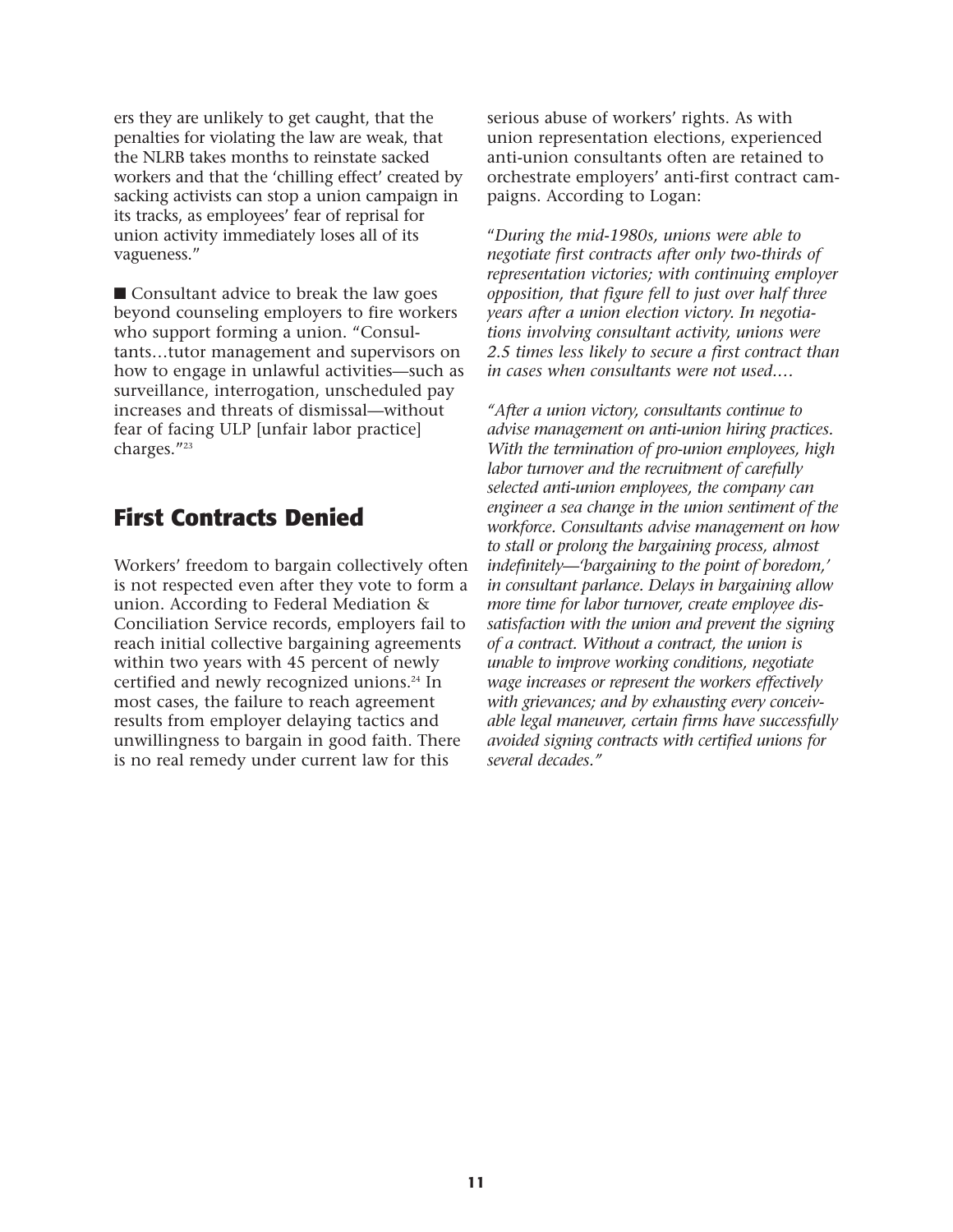# **NLRB Election Process Kills Workers' Aspirations**

**The situation has gotten so bad that the NLRB representation election process has become a deathtrap for workers' aspirations, a parody of democracy and little more than a platform for employer coercion. As political scientist Gordon Lafer recently concluded:**

*"At every step of the way, from the beginning to the end of a union election, NLRB procedures fail to live up to the standards of U.S. democracy. Apart from the use of secret ballots, there is not a single aspect of the NLRB process that does not violate the norms we hold sacred for political elections. The unequal access to voter lists; the absence of financial controls; monopoly control of both media and campaigning within the workplace; the use of economic power to force participation in political meetings; the tolerance of thinly disguised threats; the location of voting booths on partisan grounds; open-ended delays in implementing the results of an election; and the absence of meaningful enforcement measures every one of these constitutes a profound departure from the norms that have governed U.S. democracy since its inception."25*

**One way out of the NLRB representation election deathtrap is for employers to recognize unions when a majority of workers indicate in writing their desire to form a union. This method of forming a union is called majority sign-up or "card-check." Union recognition based on signed petitions or authorization cards has a long history in the United States and was the primary method by which workers formed unions prior to and in the years immediately after passage of the Wagner Act. It continues to be widely used to this day—but the catch is, under the National Labor Relations Act as interpreted and administered today, the decision about whether to recognize a union on this basis is entirely up to the employer. Employers have been granted the legal right to refuse to recognize their workers' unions even when 100 percent of their employees have expressed in writing their desire to form a union. Employers can and in most cases do insist that they will not respect their employees' desire to form a union without first putting them through the meat grinder of the NLRB representation election process—and all of the coercion, misinformation, intimidation and delay that this process entails.**

| <b>IVIAKES A IVIOCKETY OF DEMOCRACY</b>                    |                                      |                                                                                  |  |
|------------------------------------------------------------|--------------------------------------|----------------------------------------------------------------------------------|--|
|                                                            | <b>Democratic</b><br><b>Election</b> | <b>NLRB</b><br><b>Election</b>                                                   |  |
| All parties have equal access to<br>voter list and voters. | Yes.                                 | No. Employer has full access;<br>union has limited access to list<br>and voters. |  |
| Voters cannot be intimidated or<br>threatened.             | Yes.                                 | No. Employer harasses and<br>even fires supporters.                              |  |
| Voters can be forced to listen to<br>one side only.        | No.                                  | Yes. Employer holds voters<br>captive to message.                                |  |
| One side can delay election and<br>outcome.                | No.                                  | Yes. Employer can delay both<br>almost indefinitely.                             |  |
| Election is conducted at campaign<br>headquarters.         | No.                                  | Yes. Election occurs on company<br>property.                                     |  |

### **NLRB Representation Election Process Makes a Mockery of Democracy**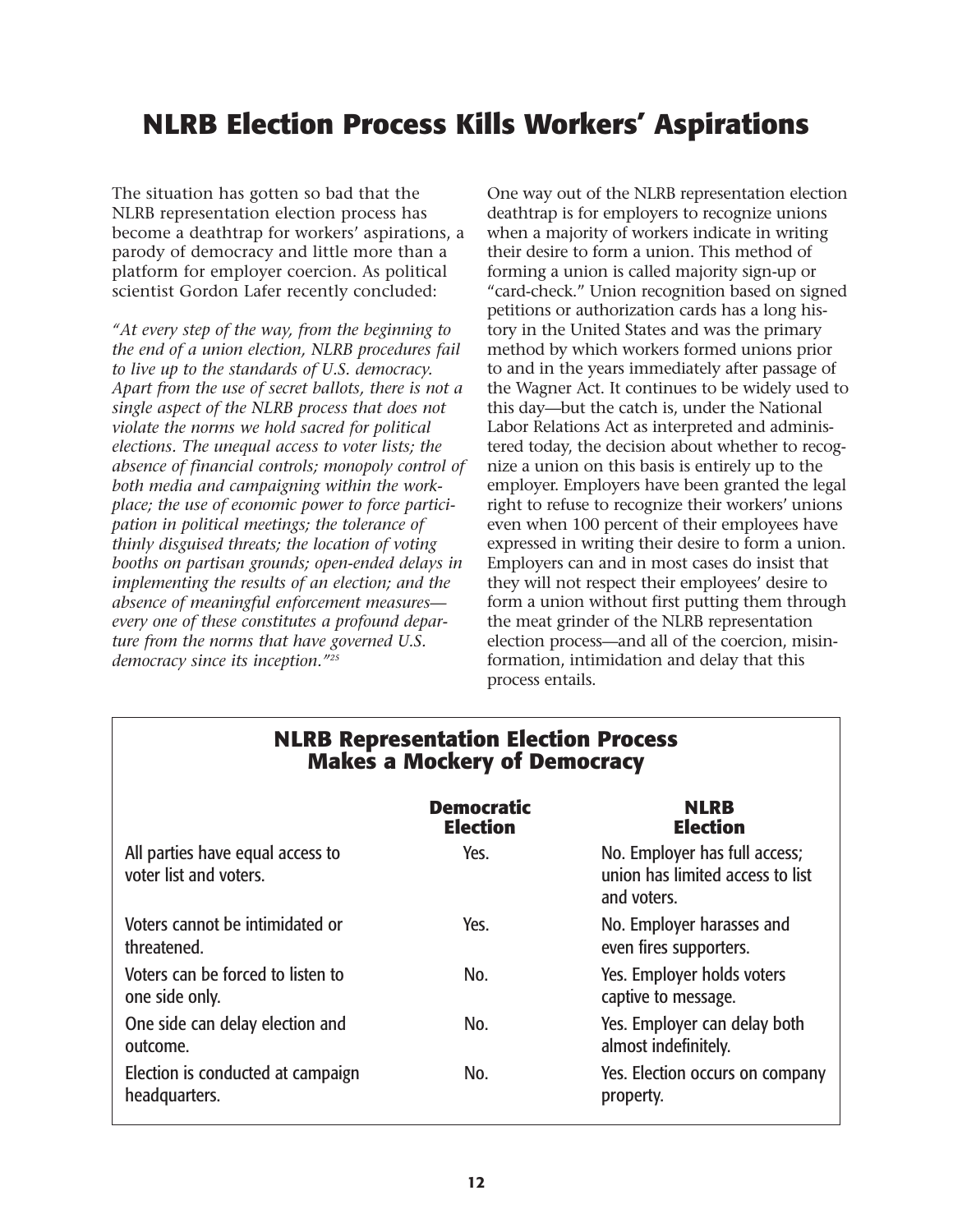| <b>Union Advantage by the Numbers</b>                                |            |
|----------------------------------------------------------------------|------------|
| Union workers' median weekly earnings                                | \$781      |
| Nonunion workers' median weekly earnings                             | \$612      |
| <b>Union wage advantage</b>                                          | 28%        |
| Union women's median weekly earnings                                 | \$723      |
| Nonunion women's median weekly earnings                              | \$541      |
| Union wage advantage for women                                       | 34%        |
| African American union workers' median weekly earnings               | \$656      |
| African American nonunion workers' median weekly earnings            | \$507      |
| <b>Union wage advantage for African Americans</b>                    | 29%        |
| Latino union workers' median weekly earnings                         | \$679      |
| Latino nonunion workers' median weekly earnings                      | \$428      |
| <b>Union wage advantage for Latinos</b>                              | 59%        |
| Asian American union workers' median weekly earnings                 | \$765      |
| Asian American nonunion workers' median weekly earnings              | \$691      |
| <b>Union wage advantage for Asian Americans</b>                      | <b>11%</b> |
| Union workers with access to guaranteed (defined-benefit) pension    | 73%        |
| Nonunion workers with access to guaranteed (defined-benefit) pension | 16%        |
| <b>Union pension advantage</b>                                       | 356%       |
| Union workers whose jobs provide access to health insurance          | 92%        |
| Nonunion workers whose jobs provide access to health insurance       | 68%        |
| Union health insurance advantage                                     | 35%        |
| Union workers without health insurance coverage                      | 2.5%       |
| Nonunion workers without health insurance coverage                   | 15%        |
| <b>Union advantage</b>                                               | 500%       |
| Union workers' average days of paid vacation                         | 15 days    |
| Nonunion workers' average days of paid vacation days                 | 11.75      |
| <b>Union paid vacation advantage</b>                                 | 28%        |

**Sources: U.S. Department of Labor, Bureau of Labor Statistics,** *Union Members in 2004,* **Jan. 27, 2005; U.S. Department of Labor, Bureau of Labor Statistics,** *National Compensation Survey: Employee Benefits in Private Industry in the United States,* **March 2005; Economic Policy Institute; Employee Benefits Research Institute, May 2005.**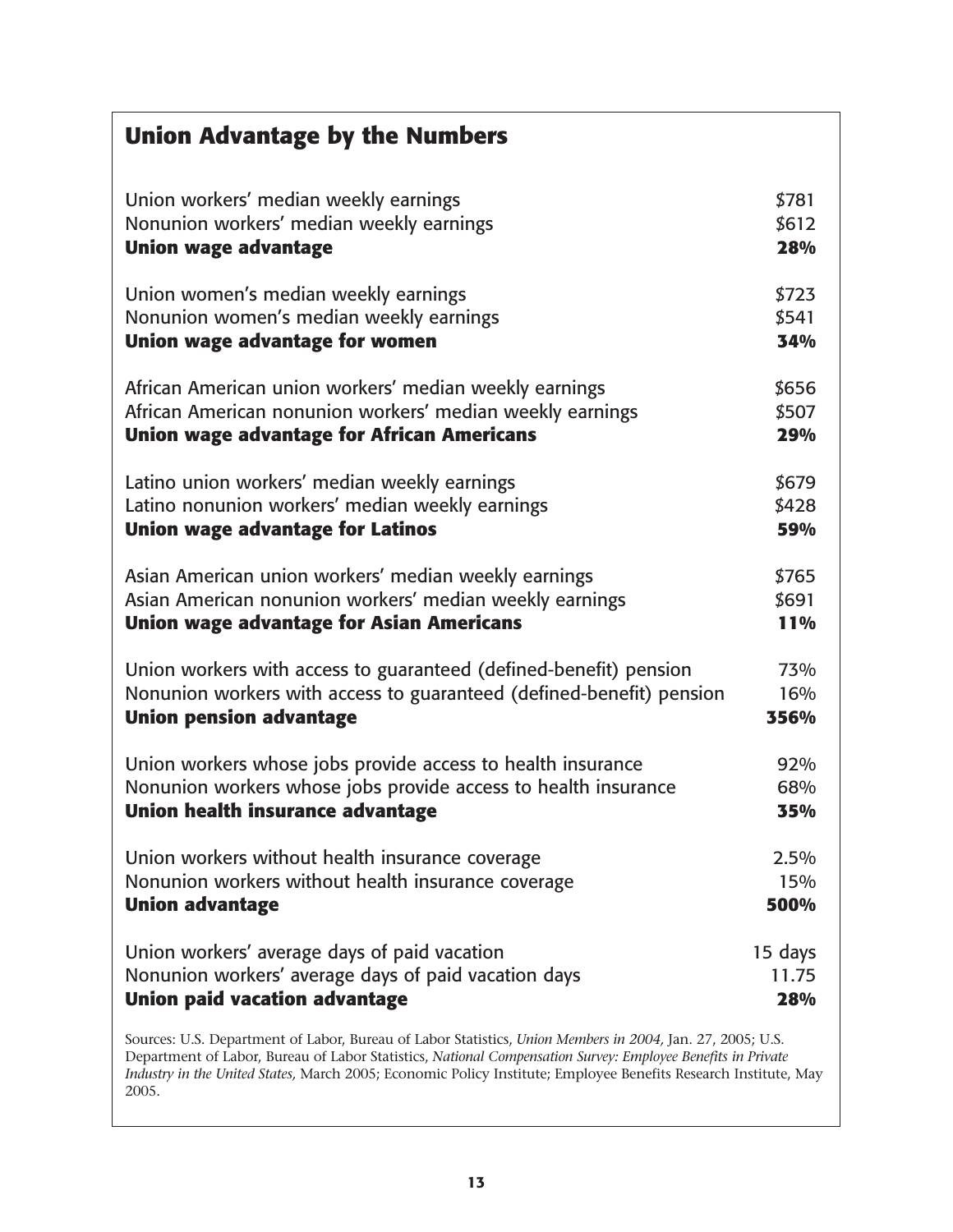## **The High Cost of Suppressing Workers' Freedom to Form a Union**

**EMPLOYER INTERFERENCE has a devastating impact on workers' freedom to choose a union. According to a February 2005 Peter D. Hart Research Associates poll, 53 percent of America's nonunion workers—in other words, 57 million workers—want a union in their workplace.26 By contrast, only 80,000 workers succeeded in forming a union last year through the National Labor Relations Board representation election process—little more than one-tenth of 1 percent of those who say they want a union. While many factors contribute to this massive suppression of workers' freedom to form unions, the most serious of these is employer interference, coupled with a legal system that fails miserably to protect workers' rights. As Richard Freeman put it, "The National Labor Relations Act…has institutionalized a process that effectively gives management near veto power over whether or not workers become organized."27**

**The consequences of failing to protect the freedom of workers to organize go way beyond the loss of wages, benefits and respect on the job, serious though these are. They also include the silencing of workers' voices in the political process and the weakening of the counterweight against corporate power that is so essential to the preservation of democracy.** 

**Unions raise wages for all workers, as the fact sheet "The Union Advantage by the Numbers" (see page 13) makes clear—but they raise them the most for members of excluded and disadvantaged groups.28 Overall, union members earn 28 percent more per week than nonunion workers. The union difference is even greater for members of traditionally excluded groups. Female union members earn 34 percent more per week than nonunion female workers, and the union wage advantage is also greater for African Americans (29 percent) and Latinos (59 percent).** 

**Union members also enjoy a substantial advantage in paid time off. They have an average of 15 days of paid vacation per year, compared with 11.75 days for nonunion workers—a union advantage of 28 percent.29**

**The wage and benefit improvements that union members achieve through collective bargaining also benefit nonunion workers by putting upward pressure on their wages and benefits. According to Lawrence Mishel of the Economic Policy Institute, wage gains negotiated by union workers through collective bargaining often spill over, in part, to nonunion workers.30 Many of the workplace benefits and protections that have become widespread for all workers owe their existence to struggles of union workers and collective bargaining. As one bumper sticker puts it: "Unions— The Folks Who Brought You the Weekend."**

**The freedom to choose a union is especially important to low-wage workers. Millions of nonunion workers toil at jobs paying wages so low that they and their families live in poverty, despite working full-time and year-round. As the following chart shows, union membership is the ticket out of poverty for workers in many low-wage occupations. For example, union cashiers earn 30 percent more than nonunion cashiers, union dining room and cafeteria attendants earn 49 percent more than nonunion dining room and cafeteria attendants, and union janitors earn 31 percent more than nonunion janitors.31 Collective bargaining probably is the most potent anti-poverty program available in a capitalist economy.**

**Not surprisingly, then, suppressing the freedom to form a union has contributed to one of the nation's most serious social and economic ills, namely increased inequality in the distribution of income.32 Suppressing the freedom to choose a union also has contributed to declining medical insurance coverage33 and declining pension coverage.34 According to the Bureau of Labor Statistics, in March 2005 some 92 percent of union workers in the private sector had access to medical insurance through their jobs, compared with 68 percent of nonunion workers.35 According to the Employee Benefits Research Institute (EBRI), in 2003 nonunion workers were six times more likely to be uninsured than union members (15 percent, compared**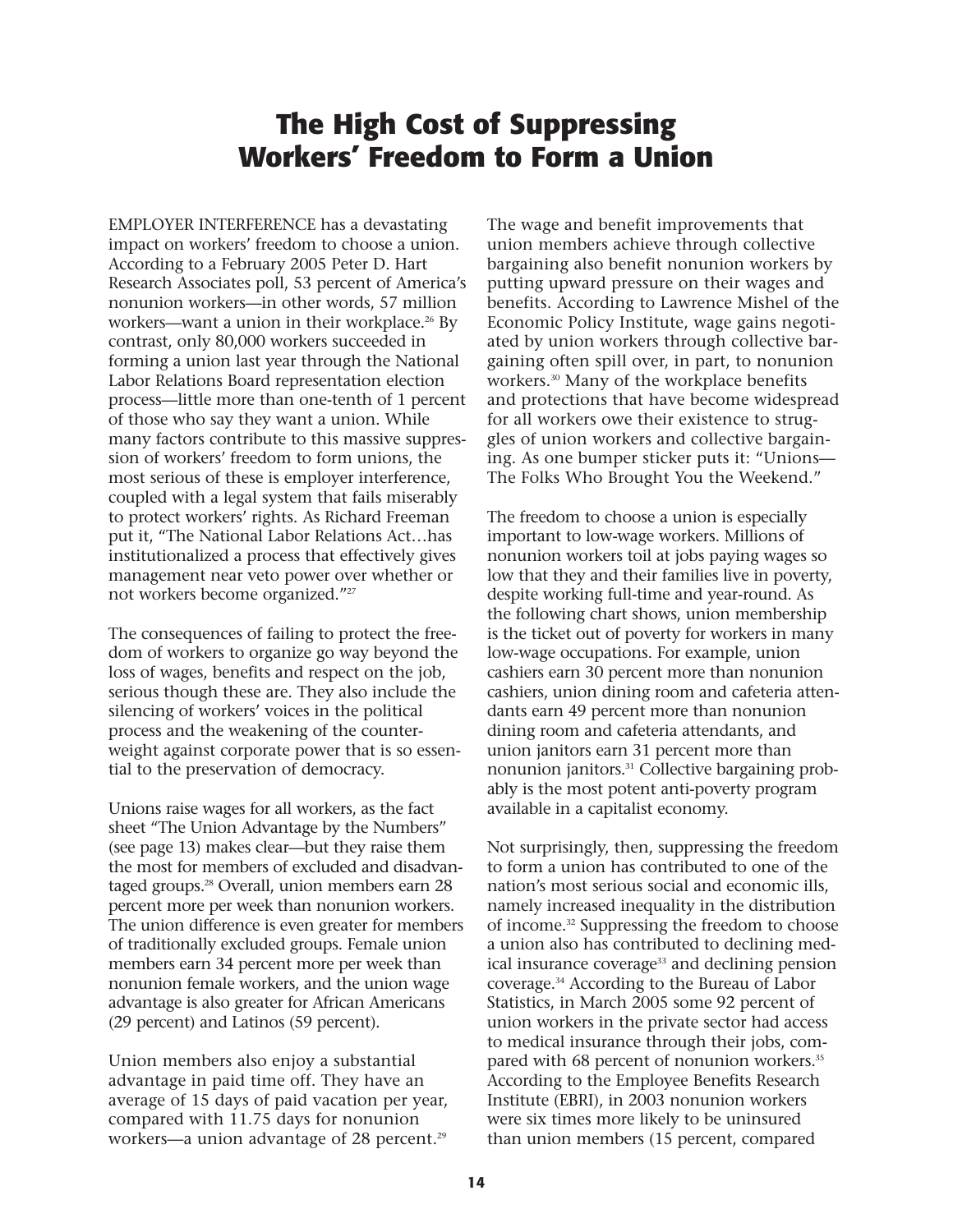#### **How Unions Bring Low-Wage Workers Out of Poverty Pay of union and nonunion workers in selected occupations—2004**

| Selected<br>Occupations                                                     | Average<br><b>Hourly Wage</b><br>Union | Average<br><b>Hourly Wage</b><br>Nonunion | <b>Yearly Wage</b><br>Union | <b>Yearly Wage</b><br>Nonunion | Union<br><b>Difference</b><br>(9) | Union<br><b>Difference</b><br>$(\$)$ |
|-----------------------------------------------------------------------------|----------------------------------------|-------------------------------------------|-----------------------------|--------------------------------|-----------------------------------|--------------------------------------|
| <b>Bakers</b>                                                               | \$15.76                                | \$11.14                                   | \$32,781                    | \$23,171                       | 41%                               | \$9,610                              |
| Butchers and other<br>meat, poultry and<br>fish-processing<br>workers       | \$16.12                                | \$11.50                                   | \$33,530                    | \$23,920                       | 40%                               | \$9,610                              |
| Cashiers                                                                    | \$11.22                                | \$8.63                                    | \$23,338                    | \$17,950                       | 30%                               | \$5,387                              |
| Child care workers                                                          | \$11.19                                | \$8.83                                    | \$23,275                    | \$18,366                       | 27%                               | \$4,909                              |
| Cleaners of vehicles<br>and equipment                                       | \$16.02                                | \$10.05                                   | \$33,322                    | \$20,904                       | 59%                               | \$12,418                             |
| Combined food prep<br>and serving workers,<br>including fast food           | \$11.96                                | \$7.69                                    | \$24,877                    | \$15,995                       | 56%                               | \$8,882                              |
| Cooks                                                                       | \$11.64                                | \$9.05                                    | \$24,211                    | \$18,824                       | 29%                               | \$5,387                              |
| Dining room and                                                             | \$12.68                                | \$8.52                                    | \$26,374                    | \$17,722                       | 49%                               | \$8,653                              |
| cafeteria attendants<br>and bartender helpers                               |                                        |                                           |                             |                                |                                   |                                      |
| Dishwashers                                                                 | \$10.52                                | \$7.99                                    | \$21,882                    | \$16,619                       | 32%                               | \$5,262                              |
| Grounds<br>maintenance workers                                              | \$15.40                                | \$10.43                                   | \$32,032                    | \$21,694                       | 48%                               | \$10,338                             |
| Janitors and                                                                | \$13.71                                | \$10.43                                   | \$28,517                    | \$21,694                       | 31%                               | \$6,822                              |
| building cleaners                                                           |                                        |                                           |                             |                                |                                   |                                      |
| Library assistants                                                          | \$13.64                                | \$9.90                                    | \$28,371                    | \$20,592                       | 38%                               | \$7,779                              |
| Maids and                                                                   | \$11.67                                | \$9.19                                    | \$24,274                    | \$19,115                       | 27%                               | \$5,158                              |
| housekeeping<br>cleaners                                                    |                                        |                                           |                             |                                |                                   |                                      |
| Miscellaneous<br>assemblers and<br>fabricators                              | \$17.71                                | \$11.98                                   | \$36,837                    | \$24,918                       | 48%                               | \$11,918                             |
| Packaging and filling<br>machine operators                                  | \$15.99                                | \$9.78                                    | \$33,259                    | \$20,342                       | 63%                               | \$12,917                             |
| and tenders                                                                 |                                        |                                           |                             |                                |                                   |                                      |
| Hand packers and<br>packagers                                               | \$11.76                                | \$9.33                                    | \$24,461                    | \$19,406                       | 26%                               | \$5,054                              |
| Receptionists and<br>information clerks                                     | \$14.02                                | \$11.47                                   | \$29,162                    | \$23,858                       | 22%                               | \$5,304                              |
| Refuse and recyclable<br>material collectors                                | \$15.24                                | \$11.78                                   | \$31,699                    | \$24,502                       | 29%                               | \$7,197                              |
| Telephone operators                                                         | \$19.85                                | \$11.86                                   | \$41,288                    | \$24,669                       | 67%                               | \$16,619                             |
| Poverty Threshold for Family of Four*<br>*Assumes full-time, full-year work |                                        |                                           |                             | Hourly<br>\$9.28               |                                   | Annual<br>\$19,307                   |

**Sources: U.S. Census;** *Union Membership and Earnings Data Book,* **Barry T. Hirsch and David A. Macpherson, Bureau of National Affairs, 2005.**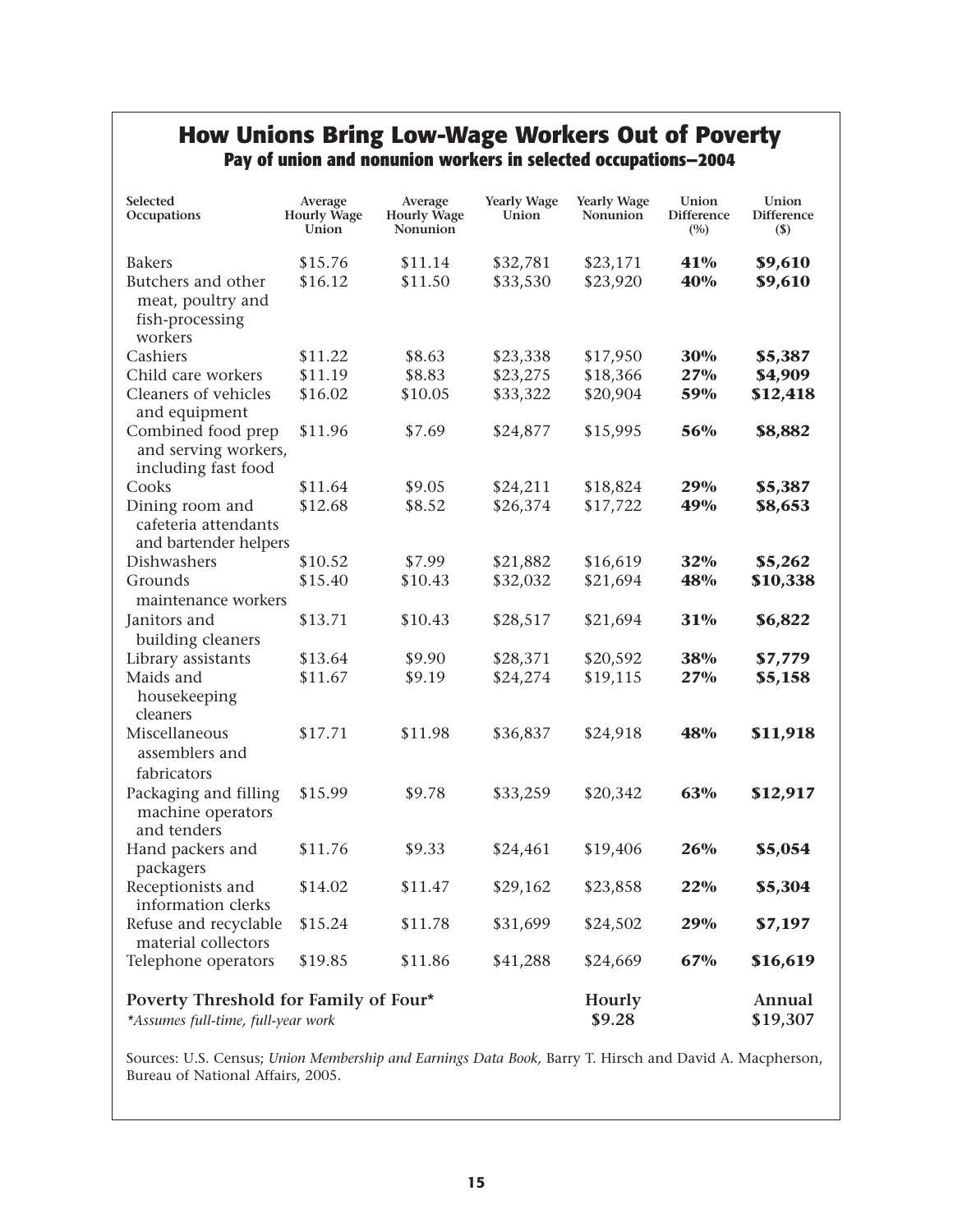with 2.5 percent).<sup>36</sup> EBRI concluded that "fur**ther erosion of unionization is likely to coincide with an overall erosion in the percentage of workers with employment-based health benefits." In the area of retirement income security, the difference is even more stark: 73 percent of union workers in the private sector have access to a guaranteed (defined-benefit) retirement plan through their jobs, compared with only 16 percent of nonunion workers.37 There also are large union/nonunion gaps in access to other important job-related benefits, such as education and training, disability benefits and life insurance.** 

**Justice in the workplace suffers from the denial of workers' freedom to form a union. In virtually all unionized workplaces, workers only can be discharged for "just cause."38 By contrast, in virtually all nonunion workplaces in the private sector, workers are "employees at will" who can be discharged for almost any reason, good or bad—or for no reason—by their employer.** 

**All workers, union and nonunion alike, have suffered from suppression of the freedom to form a union—because access to benefits and protections under a variety of existing laws depends on union membership and a strong union movement.39 Examples include workplace health and safety, unemployment insurance and workers' compensation. With the strength and expertise of their union backing them up, research shows that union members are better able than nonunion workers to access the protections of these and other safety net programs.** 

**Further evidence of how and why strong unions are important to all workers, union and nonunion alike—and indeed all of society—can be found in the fact sheet, "The Benefits of Protecting Freedom to Form Unions" (see page 17). This fact sheet compares the 10 states where unions are strongest, as measured by union density (the proportion of the workforce that is unionized), with the 10 states where unions are weakest. According to this fact sheet, wages and incomes are higher in states where unions are strong than in states where unions are weak, for all workers—not just for union members. The pay gap between women and men is smaller in**

**states where unions are stronger, for all workers—not just for union members. Such safety net programs as workers' compensation and unemployment insurance are better in states where unions are strong than in states where unions are weak, for all workers—not just for union members. Health care is better in the stronger union states: a smaller percentage of people lack medical insurance, there are more physicians in relation to population, infant mortality rates and age-adjusted death rates are lower. The percentage of people who are in poverty is lower in the states where unions are stronger, and by various measures education is better, including the percentage of the population that has graduated from high school. Crime rates are lower in the stronger union states.**

**Of particular importance is the fact that unions mobilize their members to participate in the political process: to become informed on the issues, to register and to vote. This conclusion is borne out by political science research, according to which the decline in unionization is a major cause of the long-term decline in voter participation in the United States.40Thus protecting the freedom to form unions holds an important key to unlocking greater civic participation by working Americans. The future of democracy may be at stake. As Dr. Martin Luther King Jr. noted, "The labor movement was the principal force that transformed misery and despair into hope and progress. Those who would destroy or further limit the rights of organized labor…do a disservice to the cause of democracy."**

**Even American employers pay a heavy price for systematically denying workers' rights to organize a union, and for the incredibly conflict-ridden and acrimonious path that they and the anti-union consultants they hire have made virtually the only path to union recognition. The high-performance work organization methods that may hold the key to future economic success work best in workplaces in which the freedom to form a union is respected.41 As Karl Klare puts it, "wise managers know…(that) when employees feel secure, fairly treated, and welcomed as partners with a genuine voice in the enterprise, they contribute enormously to productivity, product innovation, and flexible adaptation to changing markets."42**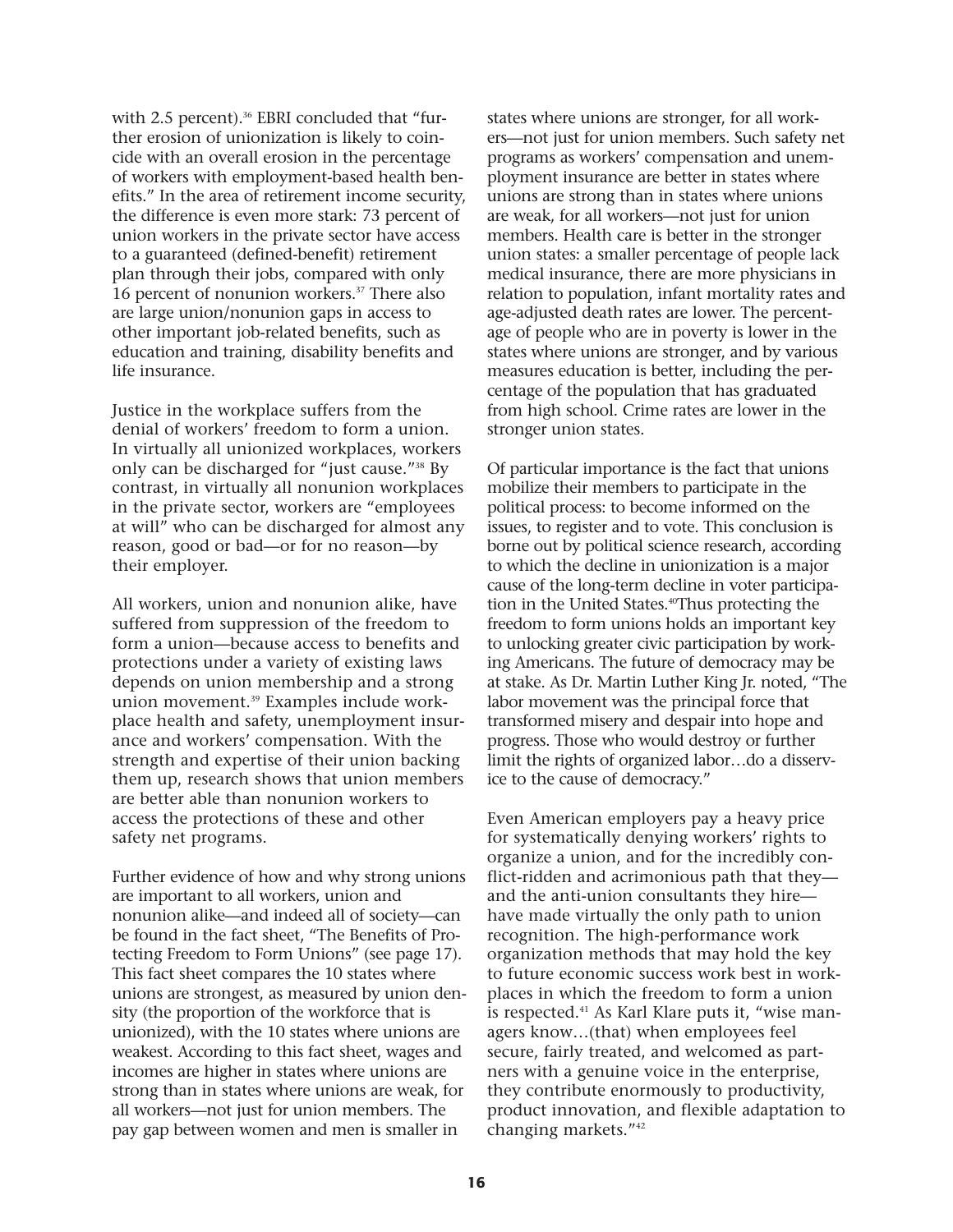# **The Benefits of Protecting Freedom to Form Unions**

| <b>Wages and Incomes</b>                                                                                                 | <b>10 States Where</b><br><b>Unions are Strongest</b> | <b>10 States Where</b><br><b>Unions are Weakest</b> |
|--------------------------------------------------------------------------------------------------------------------------|-------------------------------------------------------|-----------------------------------------------------|
| Average hourly earnings, 2004*                                                                                           | \$16.26                                               | \$14.41                                             |
| Average annual pay, 2003                                                                                                 | \$40,176                                              | \$31,686                                            |
| Household income, 2003**                                                                                                 | \$48,877                                              | \$40,333                                            |
| Per capita disposable income, 2003<br>*Production workers-manufacturing payrolls<br>** Averaged median household incomes | \$29,935                                              | \$24,818                                            |
| <b>Workplace Fatalities</b>                                                                                              | <b>10 States Where</b><br><b>Unions are Strongest</b> | <b>10 States Where</b><br><b>Unions are Weakest</b> |
| Workplace fatalities rate<br>per 100,000 employees, 2003 <sup>43</sup>                                                   | 3.6                                                   | 5.7                                                 |
| <b>Worker Safety Net Programs</b>                                                                                        | <b>10 States Where</b><br><b>Unions are Strongest</b> | <b>10 States Where</b><br><b>Unions are Weakest</b> |
| Unemployment insurance-<br>maximum weekly benefit, 1st quarter 2005 <sup>44</sup>                                        | \$295.81                                              | \$230.86                                            |
| Workers' compensation-<br>average weekly benefit, 2002                                                                   | \$482.50                                              | \$292.20                                            |
| Number of states with minimum wage<br>higher than federal minimum, 2005 <sup>45</sup>                                    | Nine* states                                          | One state                                           |

*\*New Jersey's minimum wage rate will rise above the federal minimum wage on Oct. 1, 2005.* 

| <b>Health Care</b>                                                                                                                                                             | <b>10 States Where</b><br><b>Unions are Strongest</b> | <b>10 States Where</b><br><b>Unions are Weakest</b> |
|--------------------------------------------------------------------------------------------------------------------------------------------------------------------------------|-------------------------------------------------------|-----------------------------------------------------|
| Percent of population without<br>health insurance, 2003 <sup>46</sup>                                                                                                          | 13.6%                                                 | 16.6%                                               |
| Percent of children without health<br>Insurance, 2003 <sup>47</sup>                                                                                                            | 8.8 %                                                 | 11.9%                                               |
| Physicians per 100,000 population, 2003                                                                                                                                        | 319                                                   | 245                                                 |
| Low-birthweight births as a percent<br>of all births, 2003                                                                                                                     | 7.5%                                                  | 8.4%                                                |
| Infant mortality rate, 2002*48                                                                                                                                                 | 6.4%                                                  | 7.6%                                                |
| Infant mortality rate—whites, 2002 <sup>49</sup>                                                                                                                               | 5.3%                                                  | 5.9%                                                |
| Infant mortality rate—blacks, 2002 <sup>50</sup>                                                                                                                               | 13.3%                                                 | 14.5%                                               |
| Age-adjusted deaths<br>per 100,000 population, 2002                                                                                                                            | 787.4                                                 | 871.3                                               |
| Percent of people under age 65 with<br>employment-based health insurance, 2003 <sup>51</sup>                                                                                   | 66.7 %                                                | 61.2 %                                              |
| Percent of private-sector firms offering<br>employee health insurance, 2002 <sup>52</sup><br>$+7.0$ at 1. $(1.01)$ $(1.1)$ $(2.1)$ $(3.1)$ $(5.1)$ $(1.01)$ $(1.000)$ $(1.01)$ | 60.9%                                                 | 49.9%                                               |

*\* Infant deaths within first year of life per 1,000 live births.*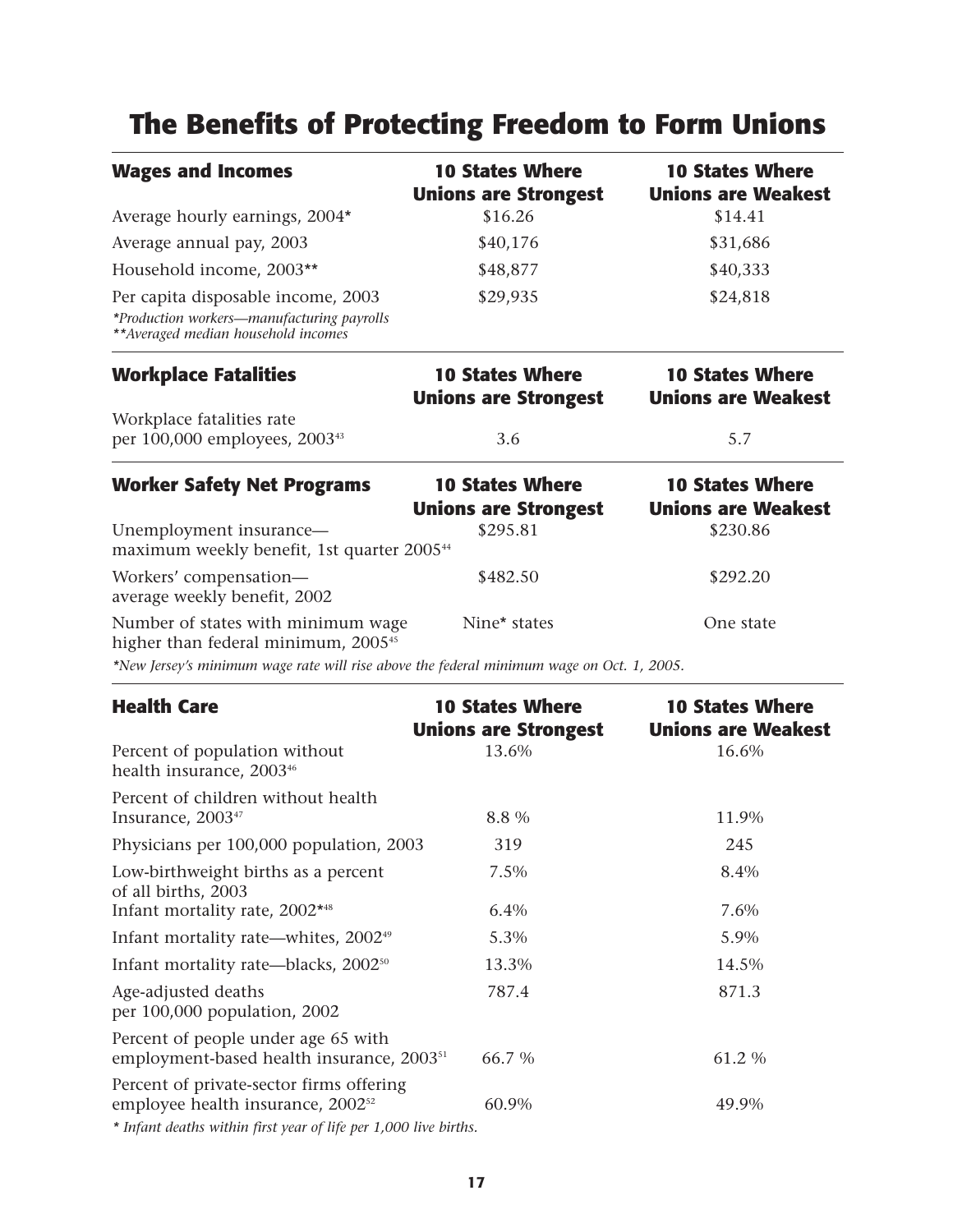| <b>Poverty</b>                                                                       | <b>10 States Where</b><br><b>Unions are Strongest</b> | <b>10 States Where</b><br><b>Unions are Weakest</b> |  |
|--------------------------------------------------------------------------------------|-------------------------------------------------------|-----------------------------------------------------|--|
| Percent of population in poverty, 2003 <sup>53</sup>                                 | 11.0%                                                 | 13.4%                                               |  |
| Percent of children in poverty, 2003                                                 | 14.6%                                                 | 18.3%                                               |  |
| Percent of seniors in poverty, 2003                                                  | 8.3%                                                  | 11.2%                                               |  |
| Percent of families in poverty, 2003                                                 | 8.2%                                                  | 10.5%                                               |  |
| <b>Economy</b>                                                                       | <b>10 States Where</b><br><b>Unions are Strongest</b> | <b>10 States Where</b><br><b>Unions are Weakest</b> |  |
| Gross state product per capita, 2002                                                 | \$40,974                                              | \$32,777                                            |  |
| <b>Education</b>                                                                     | <b>10 States Where</b><br><b>Unions are Strongest</b> | <b>10 States Where</b><br><b>Unions are Weakest</b> |  |
| Public education spending<br>per pupil, 2004                                         | \$9,296                                               | \$6,561                                             |  |
| Average teacher salary, 2004                                                         | \$51,357                                              | \$39,921                                            |  |
| Percent of population graduated<br>from high school, 2003                            | 86.6%                                                 | 84.0%                                               |  |
| <b>Civic Participation</b>                                                           | <b>10 States Where</b><br><b>Unions are Strongest</b> | <b>10 States Where</b><br><b>Unions are Weakest</b> |  |
| Percent of eligible voters who<br>voted in presidential election, 2004 <sup>54</sup> | 59.7%                                                 | 56.1%                                               |  |
| <b>Public Safety</b>                                                                 | <b>10 States Where</b><br><b>Unions are Strongest</b> | <b>10 States Where</b><br><b>Unions are Weakest</b> |  |
| Crimes per 100,000 population-2003                                                   | 3,890                                                 | 4,124                                               |  |
| <b>10 States with</b>                                                                | <b>10 States with</b>                                 |                                                     |  |
| <b>Highest Union Density</b>                                                         | <b>Lowest Union Density</b>                           |                                                     |  |
| New York<br>Hawaii                                                                   | North Carolina                                        |                                                     |  |
| Michigan                                                                             | South Carolina<br>Arkansas                            |                                                     |  |
| Alaska                                                                               | Mississippi                                           |                                                     |  |
| New Jersey                                                                           | Texas                                                 |                                                     |  |
| Washington                                                                           | Virginia                                              |                                                     |  |
| Minnesota                                                                            | Idaho                                                 |                                                     |  |
| Illinois                                                                             | Utah                                                  |                                                     |  |
| California                                                                           | Florida                                               |                                                     |  |
| Rhode Island                                                                         | South Dakota                                          |                                                     |  |

**Source: Except as otherwise noted, all data are from Kathleen O'Leary Morgan and Scott Morgan,** *State Rankings 2005,* **Morgan Quitno Press, 2005.**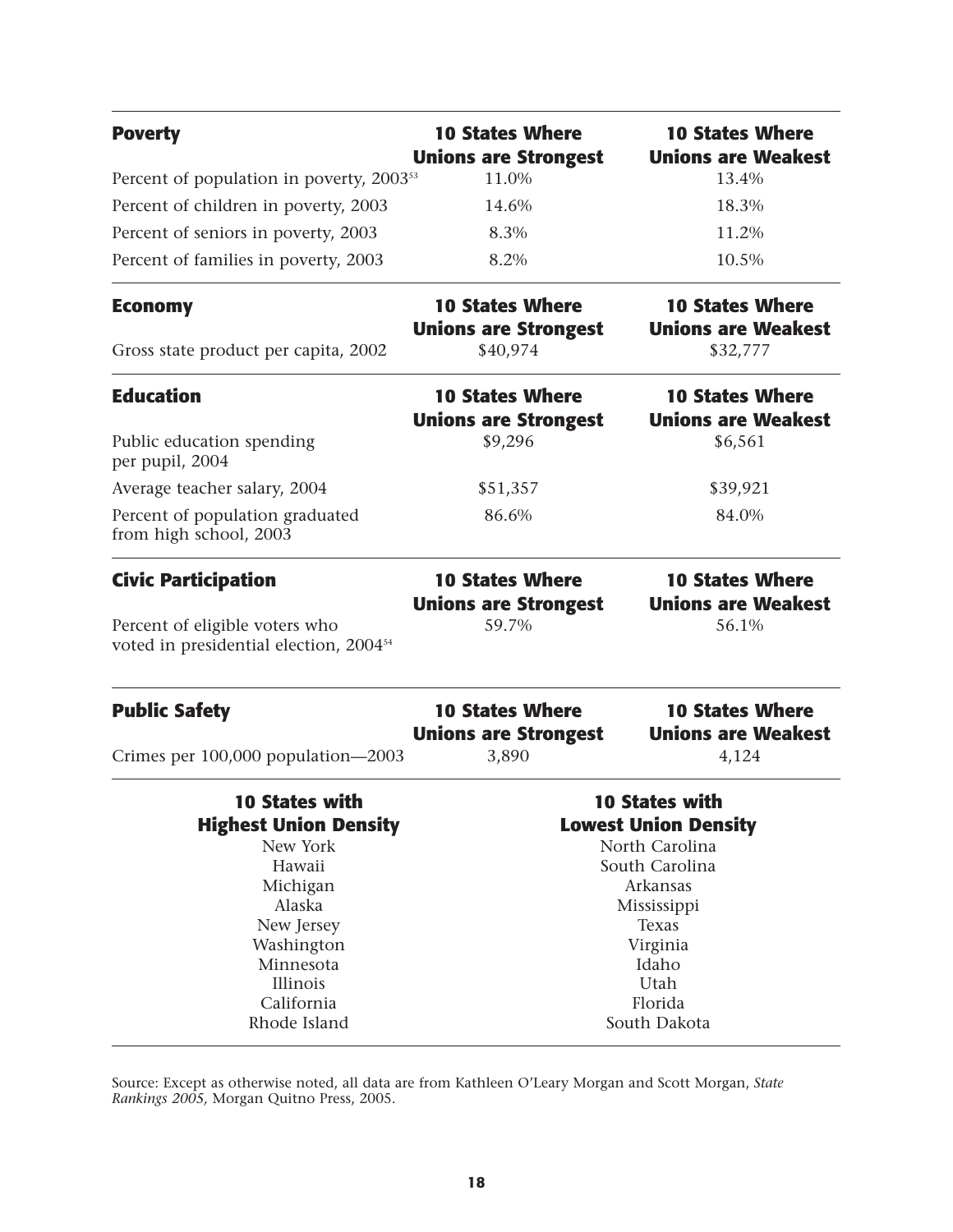# **Freedom to Choose a Union is a Fundamental Human Right**

**NOT ONLY ARE AMERICAN WORKERS and all of society paying a heavy price, but the suppression of workers' freedom to form a union constitutes a serious violation of human rights. Many people, including many trade unionists, are surprised initially to learn that the freedom to form a union is a fundamental human right. Yet support for this proposition is overwhelming, both from secular and religious sources.55 As the 1948** *Universal Declaration of Human Rights* **makes clear, "Everyone has the right to form and to join trade unions for the protection of his interests." Particularly noteworthy is the International Labor Organization's 1998** *Declaration on Fundamental Principles and Rights at Work***. This declaration was adopted at the instigation of the United States, and enjoyed unanimous support by all U.S. delegates to the ILO, including the employer representatives. According to the 1998** *Declaration***, all ILO member countries have an obligation "to respect, to promote, and to realize…fundamental rights (including)…freedom of association and the effective recognition of the right to collective bargaining."**

#### *Why* **Freedom to Choose a Union is a Fundamental Human Right**

**The notion that freedom to form a union and bargain collectively is a fundamental human right follows directly from the concept that every human being has value and should be treated with respect and dignity. If human beings have value and should be treated with respect and dignity, they are entitled to participate in important decisions affecting their lives, such as determination of the terms and conditions of their employment. Denying any person the right to participate in these decisions is an affront to human dignity.**

**So-called "individual bargaining," touted by some apologists of the suppression of workers' rights as an acceptable alternative to collective bargaining, fails miserably in human rights**

**terms.56 In the modern workplace, most terms and conditions of employment are set as a matter of policy for the entire workforce. It is hard to imagine, for example, how there could be individual bargaining over workplace health and safety policies. Even pay usually is set in accordance with workplace-wide job evaluation policies. For most workers in most workplaces, therefore, the only practical alternatives are employer fiat or collective bargaining. The difference between these two alternatives in human rights terms could not be clearer. In the words of Karl Klare, "only autonomous organization enables workers to protect their interests, achieve dignity and respect, and participate effectively in decisions affecting their lives."57**

#### *Consequences* **of Freedom to Choose a Union Being a Human Right**

**The consequences of workers' freedom to form a union and bargain collectively being a fundamental human right are far-reaching and profound. Calling something a fundamental human right "means that it is a moral right that prevails over considerations of convenience or efficiency, and gives way only to other moral rights."58 If something is a fundamental human right, according to Hoyt Wheeler, "then it trumps mere economic interests of employers or the public."** 

**If workers' freedom to form a union and bargain collectively is a fundamental human right, suppressing that right is morally equivalent to suppressing other such basic freedoms as the freedom of religion or the right to be free from discrimination based on race, gender or sexual orientation. If freedom to choose a union and bargain collectively is a fundamental human right, then it is a right "that all governments have a responsibility to uphold and promote, and which all individuals and employers have a responsibility to respect."59**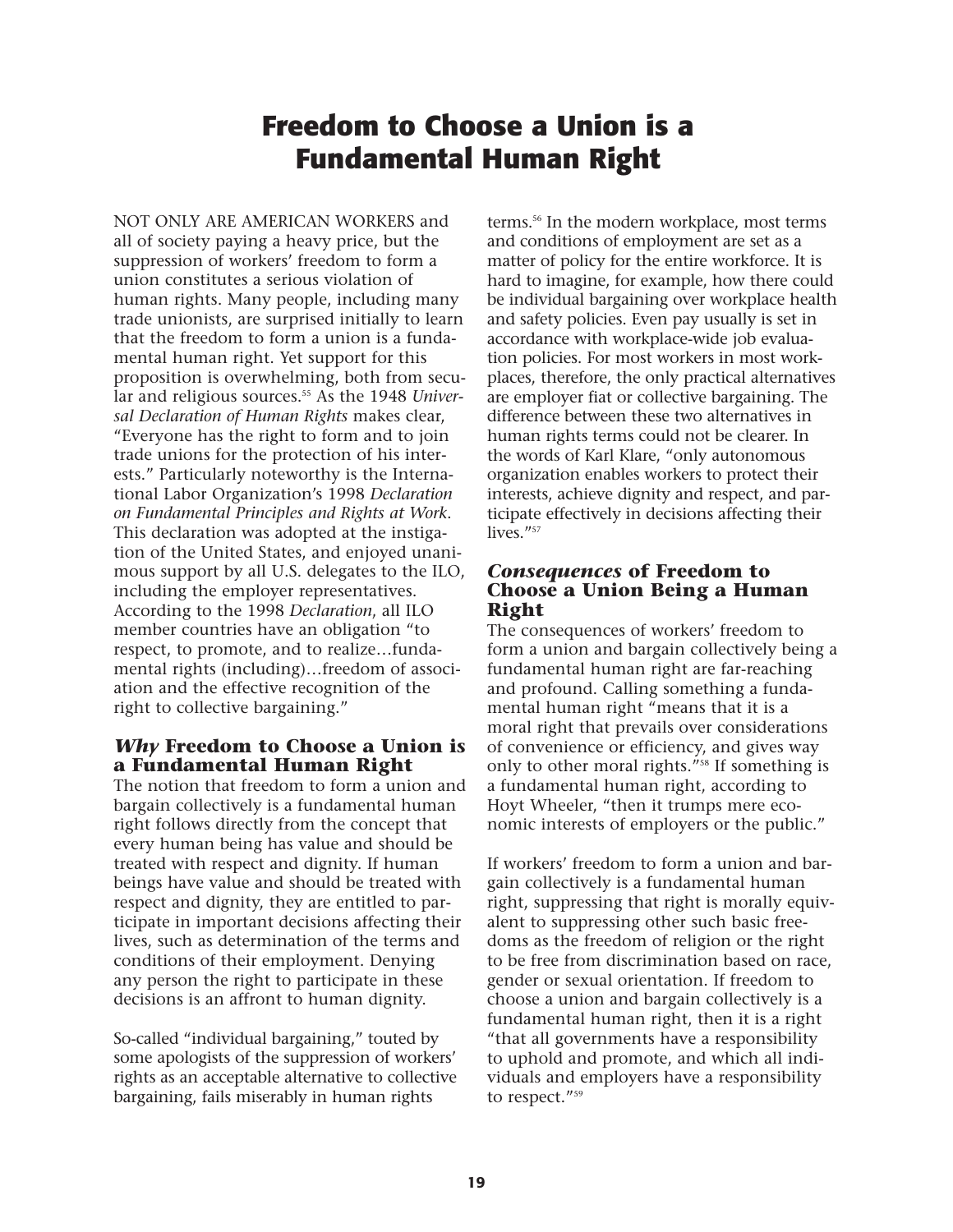# **Religious and Secular Support: Workers' Rights ARE Human Rights**

*Everyone has the right to form and to join trade unions for the protection of his interests.*

**—Universal Declaration of Human Rights, U.N. General Assembly (1948)**

*Workers…without distinction whatsoever shall have the right to establish and…join organizations of their own choosing.*

**—International Labor Organization (a United Nations agency), Convention No. 87**

*Workers shall enjoy adequate protection against acts of anti-union discrimination.* **—International Labor Organization, Convention No. 98**

*All member countries have an obligation…to respect, to promote, and to realize the principles concerning the fundamental rights which are the subject of those Conventions, namely: (a) freedom of association and the effective recognition of the right to collective bargaining….*

**—International Labor Organization, 1998 Declaration on Fundamental Principles and Rights at Work (adopted with unanimous support of all U.S. delegates, including employer representatives)**

*The Church fully supports the right of workers to form unions…to secure their rights to fair wages and working conditions....No one may deny the right to organize without attacking human dignity.*

> **—National Conference of Catholic Bishops (1986 pastoral letter on Catholic social teaching and the U.S. economy)**

*We support the right of…employees…to organize for collective bargaining into unions.*

**—Social Principles of the United Methodist Church**

*Employees shall have the right to self-organization, to form, join, or assist labor organizations, to bargain collectively through representatives of their own choosing, and to engage in other mutual aid or protection.*

**—National Labor Relations Act (passed by Congress in 1935)**

*The reality of NLRA enforcement falls far short of its goals. Many workers who try to form and join trade unions…are spied on, harassed, pressured, threatened, suspended, fired, deported or otherwise victimized…labor law enforcement efforts often fail to deter unlawful conduct…enervating delays and weak remedies invite continued violations. Any employer intent on resisting workers' self-organization can drag out legal proceedings for years.*

**—Human Rights Watch (August 2000)**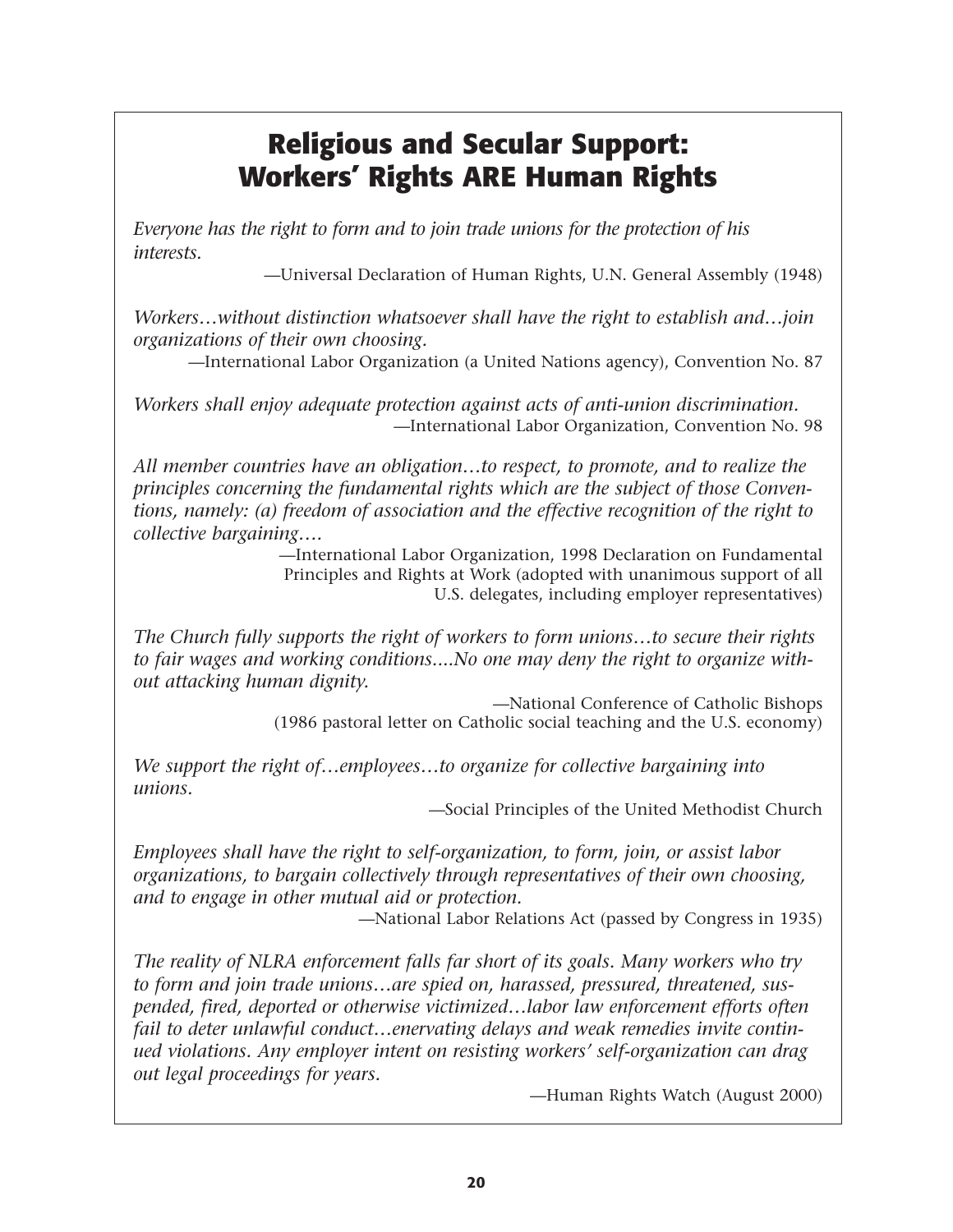# **Overcoming the Crisis**

**WORKERS FORM TRADE UNIONS to aggregate their power and deal collectively with employers. If you ever worked for a living, you know about the inequality of power between employers and employees. Constitutional protections that Americans hold dear often stop at the workplace door. Inside that door, the employer's word is law unless there is a countervailing force. The employer hires and fires, and apart from governmental regulations that are relatively minimal in the United States, the employer sets the terms and conditions of employment. Employees can quit, but often this imposes heavy personal costs and carries no guarantee that the situation will be better at the next place of employment.**

**When workers have strong unions, employers no longer set the terms and conditions of employment unilaterally. Instead, these critical decisions are made via collective bargaining between workers' democratically elected union representatives and employers. Workplace democracy replaces workplace autocracy.**

**As we have seen, denial of workers' freedom to join a union has reached epidemic proportions, imposing huge costs on workers and on all of society, and harming the quality of life for the vast majority of Americans. Solutions to this crisis are urgently needed and long overdue. The U.S. government must meet its obligation to protect workers' fundamental human right to join together in a union and bargain collectively.** 

**This will require changing the law to recognize that the right of workers to form unions is a fundamental human right analogous to freedom of speech, freedom of religion and the right to be free from racial or sexual discrimination—and deserving of the same kind of protection as these other fundamental rights.**

**The law must prevent employers from suppressing workers' freedom to form a union** **and bargain collectively. To achieve this goal, employers must be taken out of the decision making process about whether or not workers want to join together in a union. As Karl Klare explains it, "the employer has no rightful claim in moral or democratic theory to participate in and contest an election among employees as to how they wish to deal with the employer. The employer has no more right to do so than the Democrats have to participate in selecting the Republican candidates they will oppose in political elections (or vice versa)."60**

**Workers who choose to be represented by a union must have a meaningful right to collective bargaining that ultimately results in a contract on fair terms.**

**Employers who break the law must be held accountable, with punishment that "fits the crime" and is severe enough to deter violations.** 

**Against this backdrop, on April 19, 2005, Sen. Edward Kennedy (D-Mass.), Sen. Arlen Specter (R-Pa.), Rep. George Miller (D-Calif.) and Rep. Peter King (R-N.Y.) reintroduced the Employee Free Choice Act (S. 842 and H.R. 1696) into the 109th Congress. This landmark bipartisan bill, when passed, will improve greatly legal protections for the fundamental human right of America's workers to join unions and negotiate first contracts without employer interference.**

**These and other needed changes in the law will not come quickly or easily, but without them American workers, the economy and our society will continue to pay a very heavy price. This price is measured, in part, by the suppression of wages, enormous and widening gaps in the distribution of income and wealth, weakening of the safety net, decline in civic and political participation, unchecked corporate power and harm to the quality of life. Even more serious is the affront to human dignity.**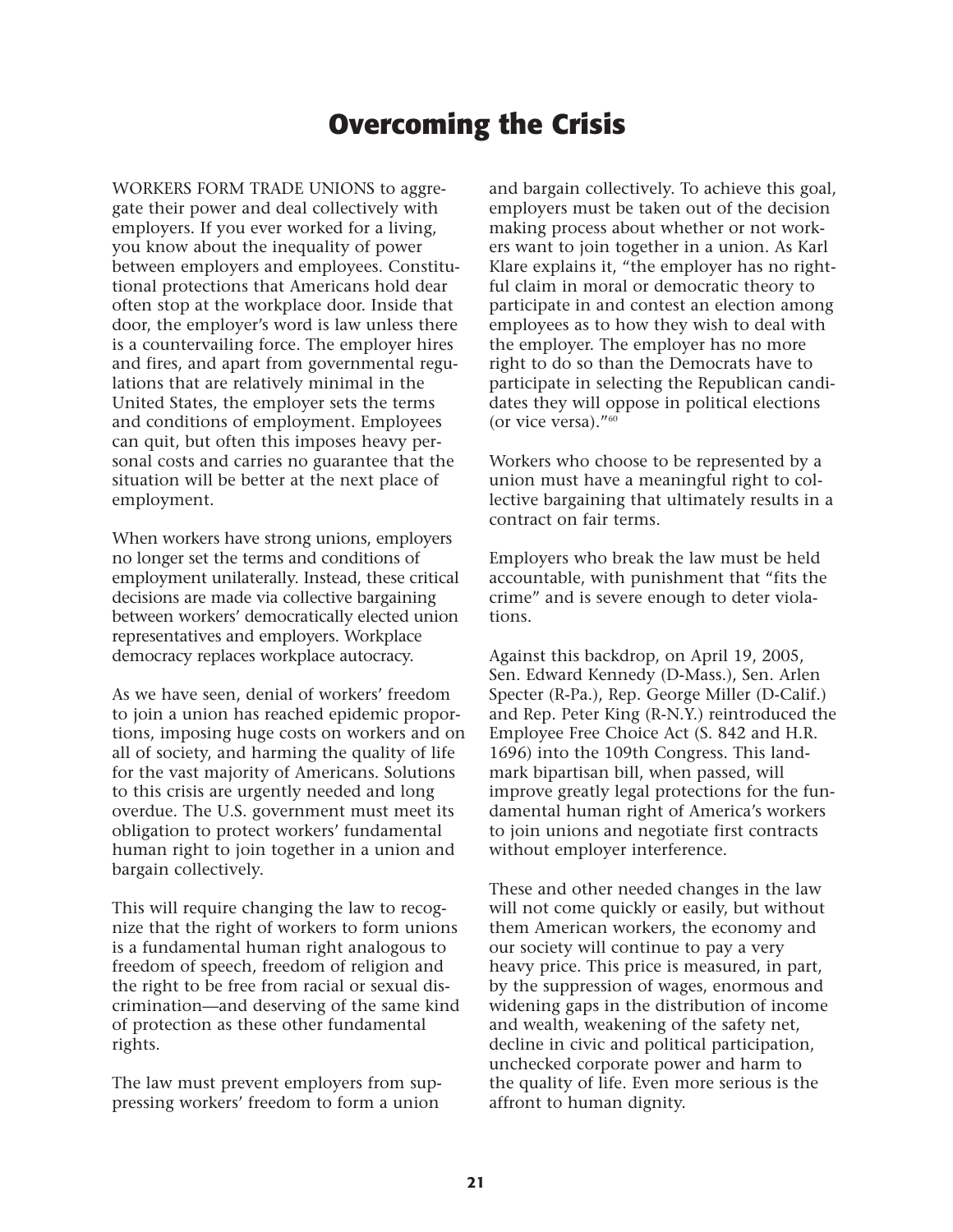# Support the Employee Free Choice Act

# **How You Can Help Workers Win the Freedom to Form Unions**

**The Employee Free Choice Act guarantees employees free choice through democratic majority sign-up procedures, facilitates initial labor agreements through mediation and arbitration and provides more effective remedies for workers when employers violate the law.**

**Democratic majority sign-up: The freedom of association is a fundamental right of Americans. People can join most organizations, whether they are religious denominations, book clubs or amateur sports teams, simply by signing up. The Employee Free Choice Act provides for the certification of a union when a majority of the employees at a workplace has signed written authorizations stating they wish to be represented by a union. Workers no longer would be forced into the meat grinder of the National Labor Relations Board election process—which exposes them to weeks and months of employer threats, surveillance, coercion, firings and intimidation, orchestrated by professional anti-union consultants—in order to exercise their fundamental human right to form a union.**

**First-contract arbitration: Even after workers jump through all the hoops under current law and succeed in forming a union, employers refuse to agree to ini-** **tial collective bargaining contracts nearly half the time. In most cases, the failure to reach agreement results from employers' delaying tactics and unwillingness to bargain in good faith. There is no real remedy under current law for this serious abuse of workers' rights. The Employee Free Choice Act would address this problem by giving both parties access to mediation and, if necessary, binding arbitration in order to reach an initial collective bargaining agreement on a timely basis.** 

**Remedies: Under current law, penalties for illegal employer conduct are so negligible that employers routinely violate workers' rights. As a result, employer misconduct has skyrocketed: according to the National Labor Relations Board, between 2002 and 2004 more than 20,000 workers per year were illegally disciplined or fired for engaging in legally protected union activity, up from 6,000 in 1969 and fewer than 1,000 per year in the 1950s. The Employee Free Choice Act would stiffen penalties for illegal employer conduct.**

**Here's what you can do: Ask your senators and representative whether they are co-sponsoring the Employee Free Choice Act. If they are, thank them. If they aren't, urge them to become a co-sponsor TODAY!**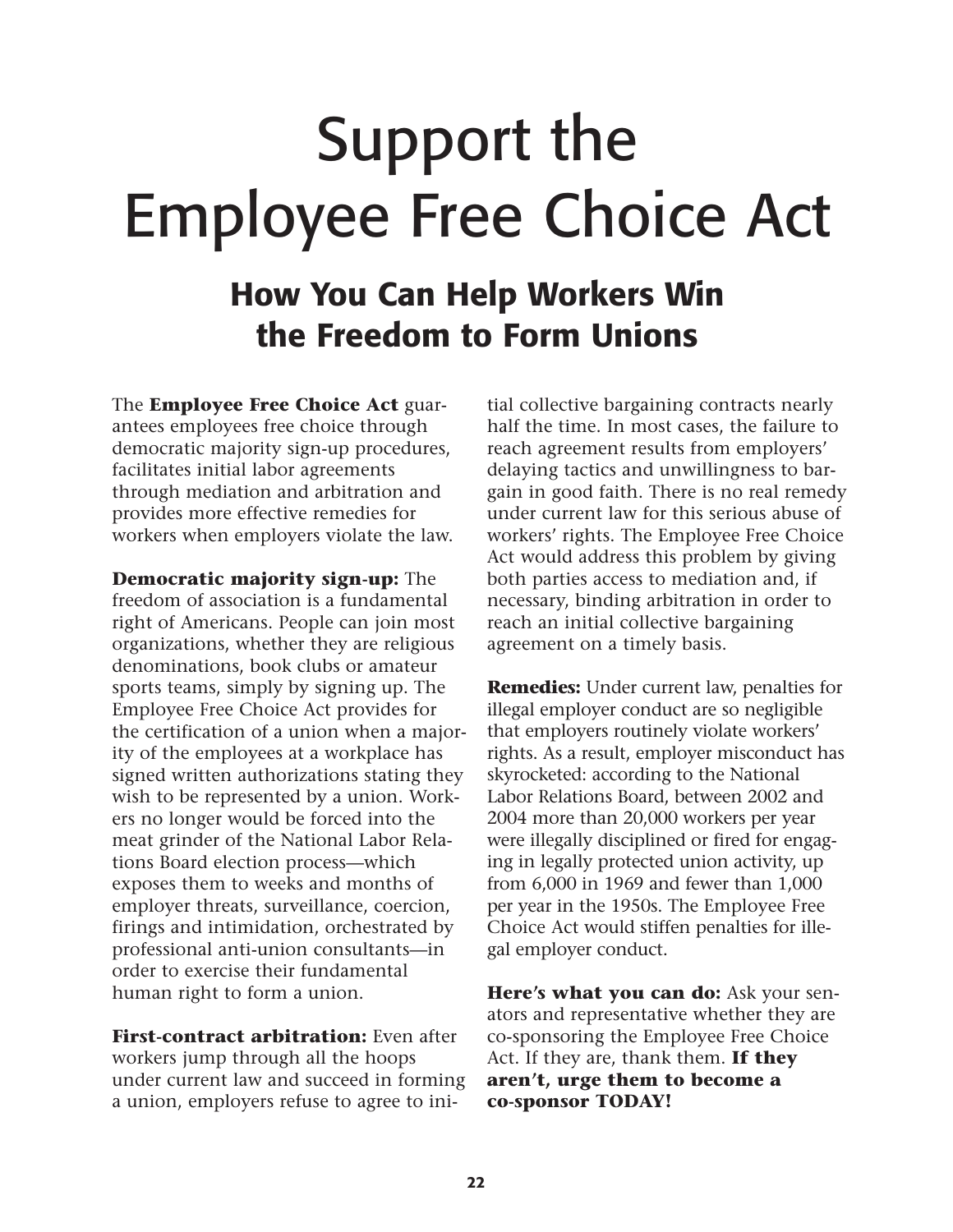# **The Fight is On!**

#### **Resources and Readings on Protecting the Freedom to Form Unions**

**For the latest information about the Employee Free Choice Act, including fact sheets, questions and answers and current cosponsors, check out the AFL-CIO's website at: http://www.aflcio.org/joinaunion/voiceatwork/efca/.** 

**American Rights at Work is a national organization devoted to the struggle for workers' rights—especially the freedom to form unions and bargain collectively. For fact sheets, research reports, workers' stories and more, check out the ARAW website at www.americanrightsatwork.org.**

**There are many excellent reports, articles and books—most of which are freely downloadable from the Internet—that provide useful information about the important issues facing America's workers and the virulent assault on the right to union representation. We recommend the following:**

**Human Rights Watch,** *Unfair Advantage: Workers' Freedom of Association in the United States Under International Human Rights Standards,* **available at www.hrw.org/reports/2000 /uslabor.**

**Human Rights Watch,** *Blood, Sweat and Fear— Workers' Rights in U.S. Meat and Poultry Plants,* **available at http://www.hrw.org /reports/2005/usa0105/usa0105.pdf.**

**James J. Brudney, "Neutrality Agreements and Card Check Recognition: Prospects for Changing Paradigms,"** *Iowa Law Review,* **Vol. 90, 2005, available at http://ssrn.com/abstract =625383.**

**Gordan Lafer, "Free and Fair? How Labor Law Fails U.S. Democratic Election Standards," June 2005, available at http://www.araw.org /docUploads/FreeandFair%20FINAL.pdf.**

**John Logan, "Consultants, Lawyers, and the 'Union Free' Movement in the USA Since the 1970s,"** *Industrial Relations Journal,* **Vol. 33, Issue 3, pp. 197–214, August 2002, available at www.americanrightsatwork.org /docUploads/Logan-Consultants.pdf.**

**Lawrence Mishel and Matthew Walters, Economic Policy Institute Briefing Paper, "How Unions Help all Workers," available at www.epinet.org/content.cfm/briefingpapers \_bp143.**

**Bruce Nissen and Mary Beth Maxwell, "Some of Them Are Brave," American Rights at Work report, available at www.americanrightsat work.org/docUploads/Some%20of%20them% 20Are%20Brave.pdf.**

**Harley Shaiken, "The High Road to a Competitive Economy: A Labor Law Strategy," Center for American Progress Report, available at www.americanprogress.org/atf /cf/{E9245FE4-9A2B-43C7-A521- 5D6FF2E06E03}/unionpaper.pdf.**

**"The Employee Free Choice Act," policy brief by Americans for Democratic Action, available at http://www.adaction.org/EFCA.pdf.**

**"This is America," a look at employers' hidden war on workers—and the difference a union makes for workers, available at http: //www.aflcio.org/joinaunion/why/union difference/upload/this\_is\_america.pdf.**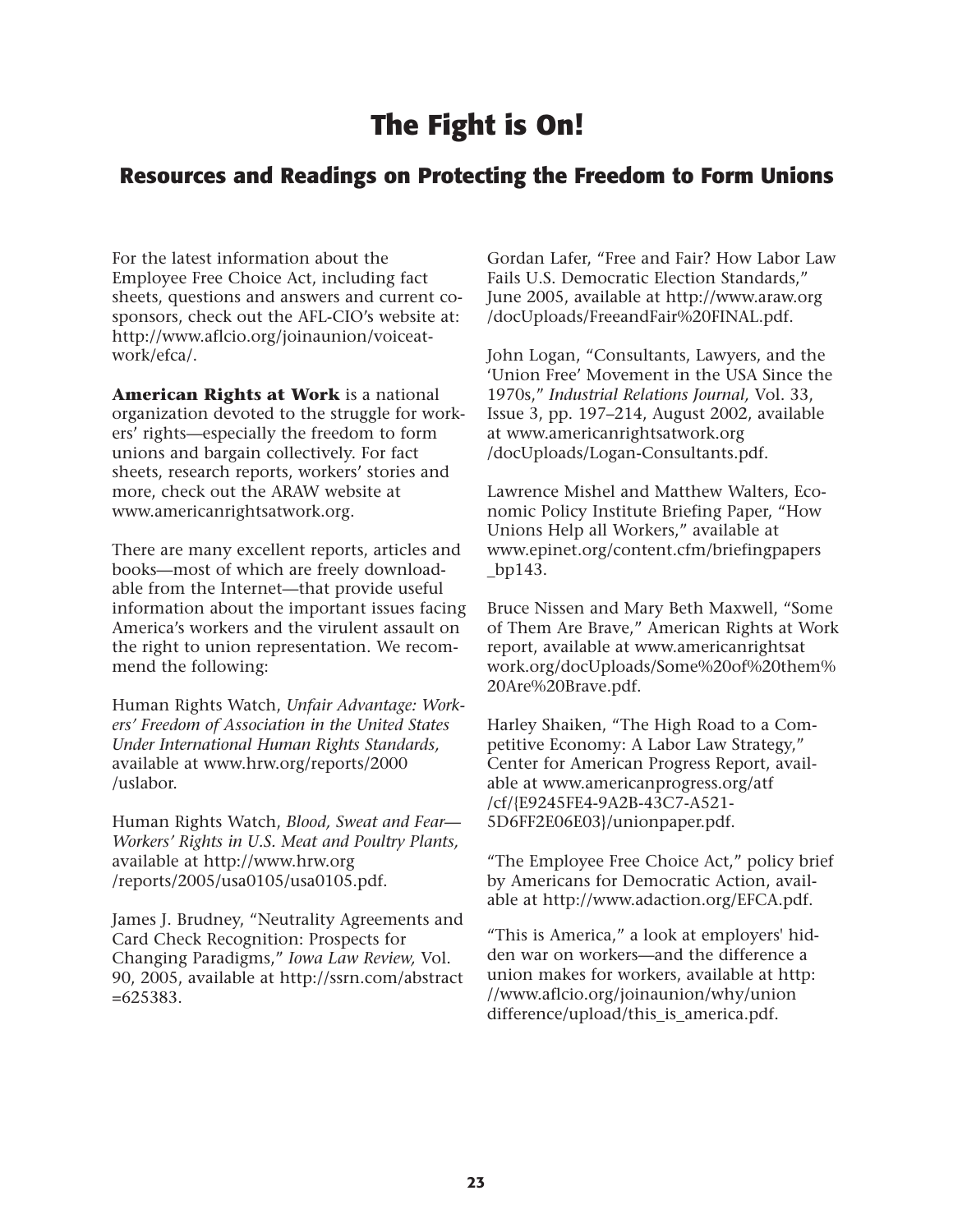#### **Endnotes:**

**<sup>1</sup> Human Rights Watch,** *Unfair Advantage: Workers' Freedom of Association in the United States under International Human Rights Standards,* **Washington, D.C., 2000, www.hrw.org/reports/2000/uslabor/.**

**<sup>2</sup> Kenneth Roth, "Workers' Rights in the United States," Industrial Relations Research Association, 2001,** *Perspectives on Work,* **Vol. 5, No. 1, pp. 19–20. See also testimony of Kenneth Roth before the Senate Committee on Health, Education, Labor and Pensions, June 20, 2002, hearing on "Workers' Freedom of Association: Obstacle to Forming Unions."**

**<sup>3</sup> Government Accountability Office, "Collective Bargaining Rights: Information on the Number of Workers With and Without Bargaining Rights," September 2002, GAO-02-835.**

**<sup>4</sup> The Bush NLRB has been the most anti-worker NLRB in history. See AFL-CIO Executive Council statement, "The Bush NLRB's Attack on Workers' Rights," Aug. 11, 2004, http://www.aflcio.org /aboutus/thisistheaflcio/ecouncil/ec08112004a.cfm.** 

**<sup>5</sup> The fiscal year 2003 figure was 23,144, according to the 2003 NLRB annual report, Table 4, www.nlrb.gov /nlrb/shared\_files/brochures/Annual%20Reports /Entire2003AnnualReportreduced.pdf.**

**<sup>6</sup> American Rights at Work, http://action.american rightsatwork.org/campaign/humanrights.**

**<sup>7</sup> Human Rights Watch, p. 23.**

**<sup>8</sup> American Rights at Work, http://araw.org /workersrights/verna.cfm.**

**<sup>9</sup> American Rights at Work, http://araw.org /workersrights/eye5\_2004.cfm.**

**<sup>10</sup> Kenneth Roth, "Workers' Rights in the United States," Industrial Relations Research Association, 2001,** *Perspectives on Work***, Vol. 5, No. 1, pp. 19–20.** 

**<sup>11</sup> Dr. Kate Bronfenbrenner,** *Uneasy Terrain: The Impact of Capital Mobility on Workers, Wages and Union Organizing,* **U.S. Trade Deficit Review Commission, 2000. To access the report on the Web, go to http://gov info.library.unt.edu/tdrc/research/bronfenbrenner.pdf. Her findings are summarized in the fact sheet on page 2, "Employer Interference by the Numbers."**

**<sup>12</sup> American Rights at Work, http://araw.org /takeaction/efca/penaltysummary.cfm.**

**<sup>13</sup> Sixty-eighth Annual Report of the National Labor Relations Board, 2003, as quoted by American Rights at Work,**

**http://araw.org/resources/facts/remedies.cfm.**

**<sup>14</sup> Freedom of Information Act request submitted to the National Labor Relations Board by American Rights at Work on Oct. 27, 2004. Of the 1,222 "highest priority" cases in 2003 in which an employer owed back pay to an employee or employees, more than half took more than 2,008 days to be resolved from the time the case was filed. http://araw.org /workersrights/eye4\_2005.cfm#highprios.**

**<sup>15</sup> Kate Bronfenbrenner and Tom Juravich, "It Takes More Than House Calls: Organizing to Win with a Comprehensive Union-Building Strategy," in Kate Bronfenbrenner, et al. (eds.),** *Organizing to Win: New Research on Union Strategies,* **Cornell Press, 1998, p. 32; and Table 1.2, p. 30.**

**<sup>16</sup> For an excellent account of the activities of these anti-union consultants, see John Logan, "Consultants, Lawyers and the 'Union Free' Movement in the USA, 1970–2000,"** *Industrial Relations Journal,* **Vol. 33, Issue 3, pp. 197–214, August 2002.**

**<sup>17</sup> http://www.lrionline.com/Products/Guaranteed Winner.html.**

**<sup>18</sup> See John Logan, op.cit.**

**<sup>19</sup> American Rights at Work, Eye on the NLRB—June 2004, "No Guarantee of Timely Union Election Process for U.S. Workers," http://araw.org /workersrights/eye6\_2004.cfm.** 

**<sup>20</sup> Other researchers have found this is more than an idle threat. According to Richard B. Freeman and Morris Kleiner, "managers whose establishments faced or lost organizing drives were more likely than other managers to suffer setbacks to their careers (firing, reassignment, retraining or failure to be promoted). Richard B. Freeman and Morris Kleiner, "Employer Behavior in the Face of Union Organizing Drives,"** *Industrial and Labor Relations Review,* **Vol. 43, No. 4 (April 1990), pp. 351–356. For a powerful and compelling recent account of a supervisor who was fired for failing to comply fully with her employer's campaign to suppress workers' freedom to form a union, see the testimony of Sherri Buffkin, former supervisor, Smithfield Packing Co., Tar Heel, N.C., to the U.S. Senate Committee on Health, Education, Labor and Pensions hearing on "Workers' Freedom of Association: Obstacles to Forming Unions," June 20, 2002. Buffkin's testimony is available on the Web at http://www.ufcw.org/issues\_and\_actions/justice\_at \_smithfield/bufkintestimony.cfm#testimony.**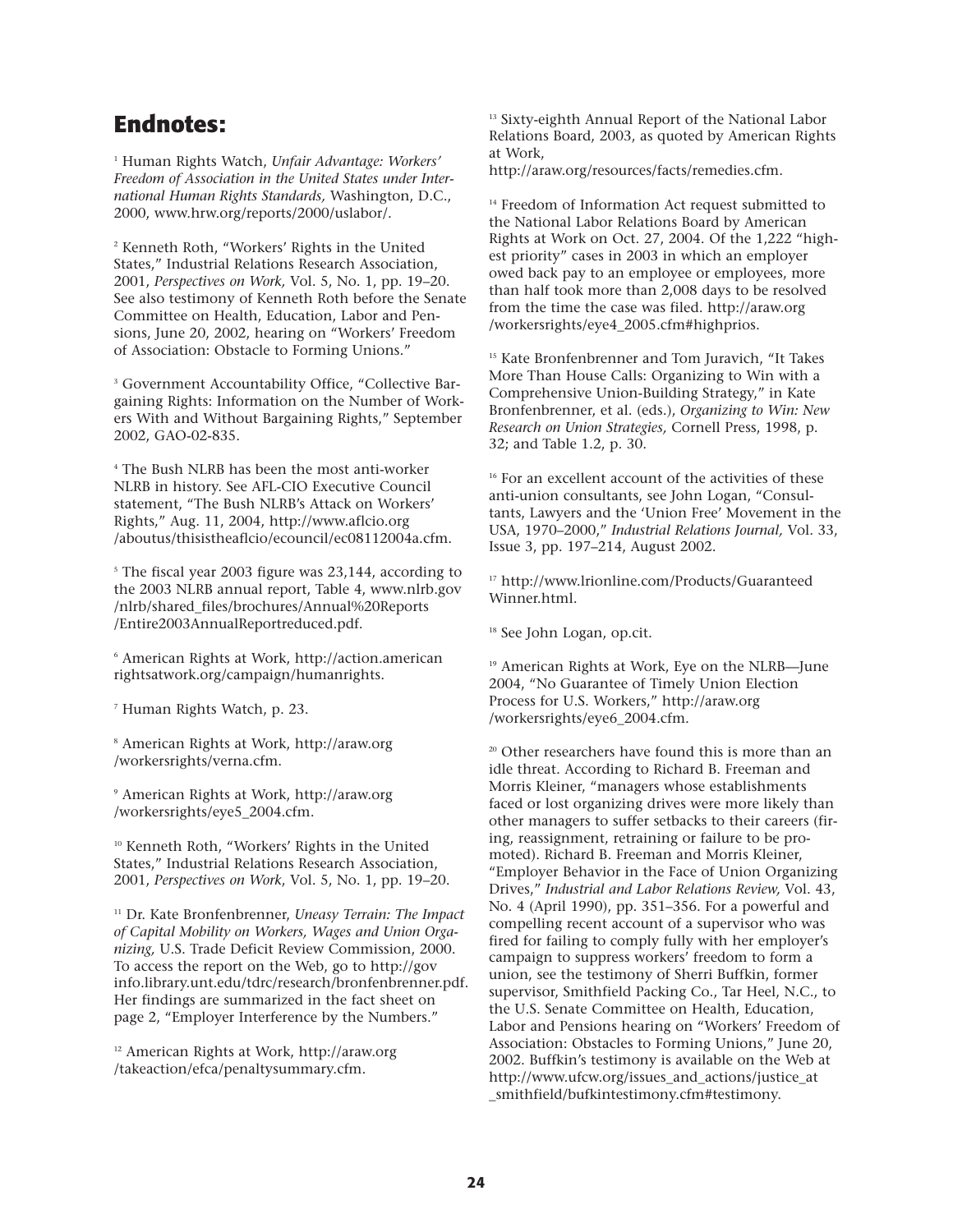**<sup>21</sup> Other scholars also stress the potency of anti-union campaigning by supervisors. For example, according to Richard B. Freeman and Morris Kleiner, "the most effective 'hard-nosed' company tactic was to have supervisors campaign intensely against the union." See Richard B. Freeman and Morris Kleiner, op. cit., p. 361. According to the management attorneys interviewed by Kaufman and Stephan, "effectively marshaling the cooperation and support of the supervisors was the single most critical ingredient to defeating the union." See Bruce E. Kaufman and Paula E. Stephan, "The Role of Management Attorneys in Union Organizing Campaigns,"** *Journal of Labor Research,* **Vol. XVI, No. 4, Fall 1995, p. 447.**

**<sup>22</sup> Support for this point can be found in Larry Cohen and Richard W. Hurd, "Fear, Conflict and Union Organizing," in Kate Bronfenbrenner, et al. (eds.),** *Organizing to Win: New Research on Union Strategies,* **Cornell Press, 1998, pp. 181–196.** 

**<sup>23</sup> See also Sheldon Friedman, Richard W. Hurd, Rudolph A. Oswald and Ronald L. Seeber (eds.),** *Restoring the Promise of American Labor Law,* **ILR Press, 1994. The editors noted in their introduction to this volume: "Management consultants have become so bold and so contemptuous of the weakness of the labor law that repeat violations are common, even after their clients are found guilty of unfair labor practices and required to post 'cease and desist' orders. In one particularly egregious but telling case, a union-busting consultant was ordered to post a cease and desist order seven years after a representation election was found to be tainted by his extensive unfair labor practices; he posted the notice on the seat of his employees' toilet."**

**<sup>24</sup> FMCS 2004 annual report, Table B, p. 19, www.fmcs .gov/assets/files/annual%20reports/FY04\_Annual Report\_FINAL113004.doc.**

**<sup>25</sup> Gordon Lafer, "Free and Fair? How Labor Law Fails U.S. Democratic Standards," American Rights at Work, Washington, D.C., 2005, www.araw.org /docUploads/FreeandFair%20FINAL%2Epdf.**

**<sup>26</sup> Peter D. Hart Research Associates, Study No. 7518, AFL-CIO Union Message Survey, February 2005 (unpublished).**

**<sup>27</sup> Richard Freeman, "Searching Outside the Box: The Road to Union Renascence and Worker Well-Being in the U.S.," in Julius G. Getman and Ray Marshall (eds.),** *The Future of Labor Unions: Organized Labor in the 21st Century,* **Austin, University of Texas Press, 2004, p. 75.**

**<sup>28</sup> Detailed information about the impact of unions on workers' wages and benefits can be found on the AFL-CIO website at http://www.aflcio.org/issues /factsstats/index.cfm#uniondifference.**

**<sup>29</sup> Lawrence Mishel with Matthew Walters, Economic Policy Institute Briefing Paper, "How Unions Help All Workers," 2003, available at www.epinet.org/content.cfm/briefingpapers\_bp143.**

**<sup>30</sup> Ibid.**

**<sup>31</sup> For an excellent study of the impact of unionization on cashiers and other workers in the retail food industry, especially women and single mothers, see Institute for Women's Policy Research, "The Benefits of Unionization for Workers in the Retail Food Industry," IWPR Publication No. C351, February 2002.**

**<sup>32</sup> David Card, "The Effect of Unions on the Structure of Wages: A Longitudinal Analysis,"** *Econometrica,* **Vol. 64, No. 4 (July 1996): p. 957–979, and "Falling Union Membership and Rising Wage Inequality," National Bureau of Economic Research, Working Paper 6520, April 1998.**

**<sup>33</sup> Thomas C. Buchmeuller, John DiNardo and Robert G. Valletta, "Union Effects on Health Insurance Provision and Coverage in the United States," working paper, December 1999.**

**<sup>34</sup> William J. Wiatrowski, "Factors Affecting Retirement Income,"** *Monthly Labor Review,* **March 1993, p. 25–35, and "Employee Benefits for Union and Nonunion Workers,"** *Monthly Labor Review,* **February 1994, p. 34–38.** 

**<sup>35</sup> U.S. Department of Labor, Bureau of Labor Statistics,** *National Compensation Survey: Employee Benefits in Private Industry in the United States,* **March 2005, http://www.bls.gov/ncs/ebs/sp/ebsm0003.pdf.**

**<sup>36</sup> EBRI Notes, May 2005, Vol. 26, No. 5, p. 1.**

**<sup>37</sup> U.S. Department of Labor,** *National Compensation Survey,* **March 2005, http://www.bls.gov/ncs /ebs/sp/ebsm0003.pdf.**

**<sup>38</sup> See Basic Patterns in Union Contracts, p. 37, Bureau of National Affairs, 14th ed., 1995.**

**<sup>39</sup> See, for example, Barry T. Hirsch, David A Macpherson and J. Michael Dumond, "Workers' Compensation Recipiency in Union and Nonunion Workplaces,"** *Industrial Labor Relations Review,* **Vol. 50, No. 2, January 1997, p. 213–236; David Weil, "Enforcing OSHA: The Role of Labor Unions,"** *Industrial Relations,* **Vol. 30, No. 1, Winter 1991, p. 2036; and John**